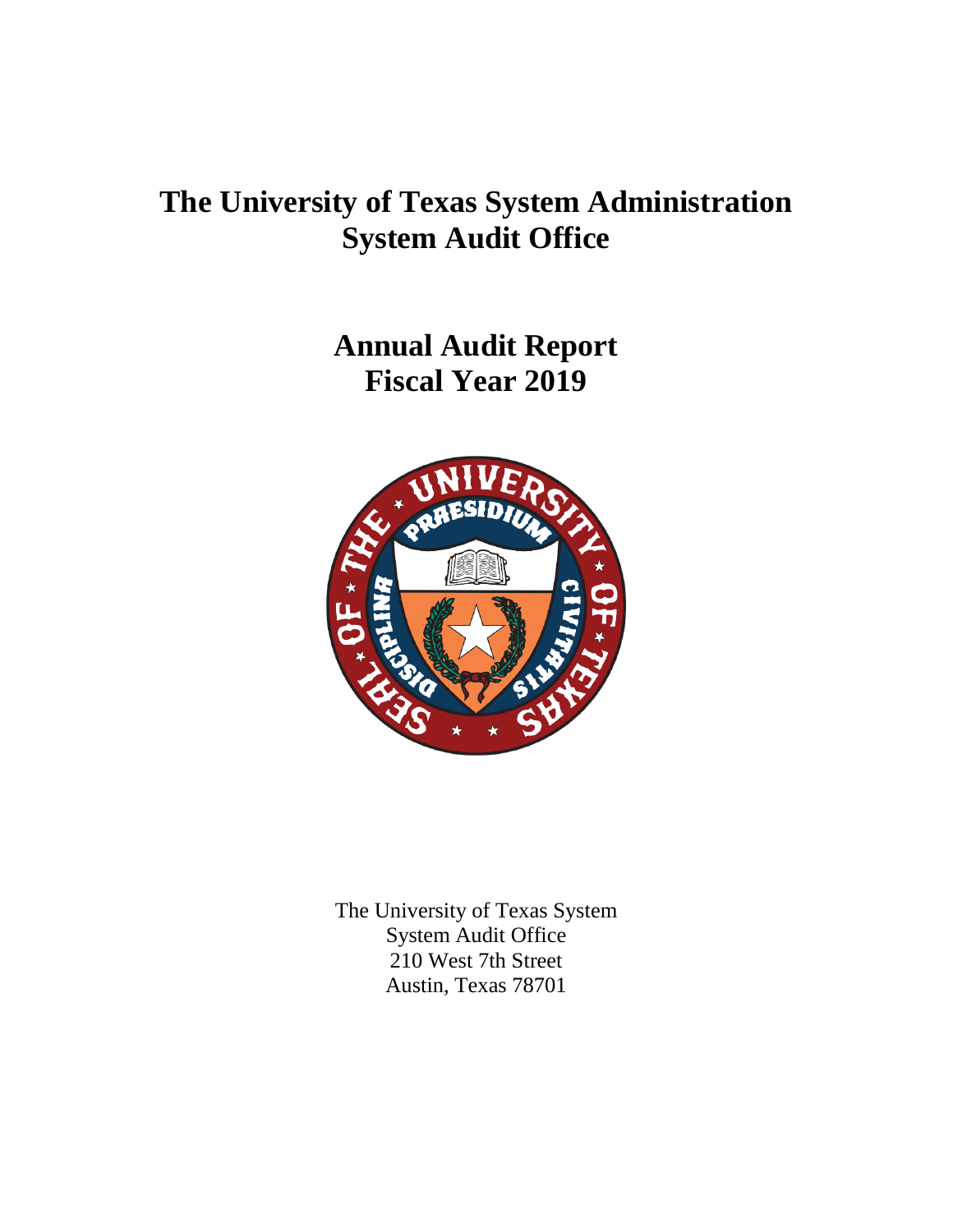

# **TABLE OF CONTENTS**

| I. COMPLIANCE WITH TEXAS GOVERNMENT CODE, SECTION 2102.015  1 |
|---------------------------------------------------------------|
|                                                               |
| III. CONSULTING SERVICES & NON-AUDIT SERVICES COMPLETED 11    |
|                                                               |
|                                                               |
|                                                               |
|                                                               |
|                                                               |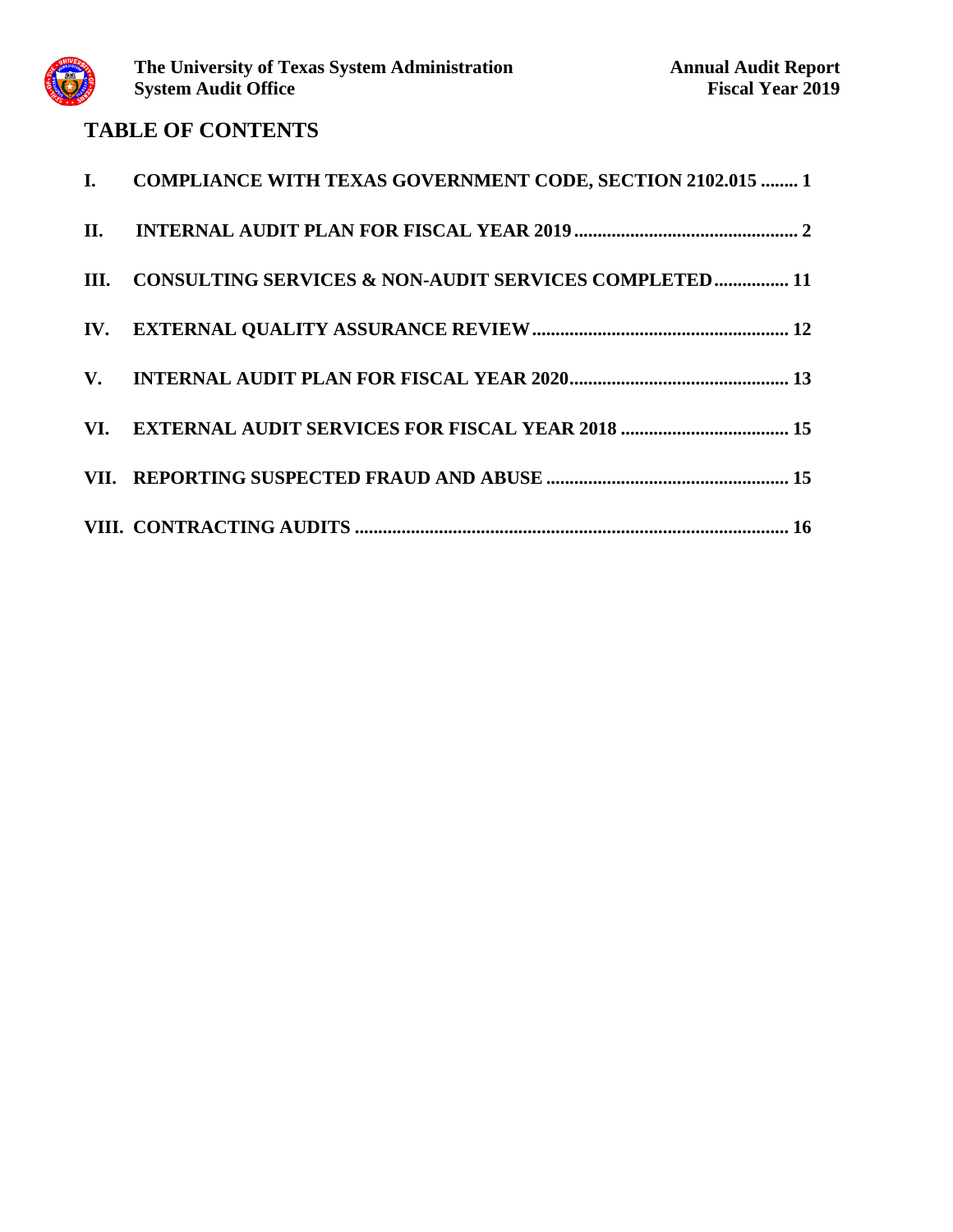

#### **I. Compliance with Texas Government Code, Section 2102.015: Posting the Internal Audit Plan, Internal Audit Annual Report, and Other Audit information on Internet Web site**

The System Audit Office FY 2019 Internal Audit Annual Report, which includes its approved FY 2020 Annual Audit Plan (see Section V), a summary of weaknesses/concerns and related actions taken resulting from the FY 2019 Annual Audit Plan (see Section II) can be found on the UT System website (specifically, the "Reports to State" webpage <http://www.utsystem.edu/documents/reports-state> , choosing "Annual Audit Reports" from the "Report Type" drop down menu). The annual report can be found at<http://www.utsystem.edu/offices/system-audit/about-internal-audit>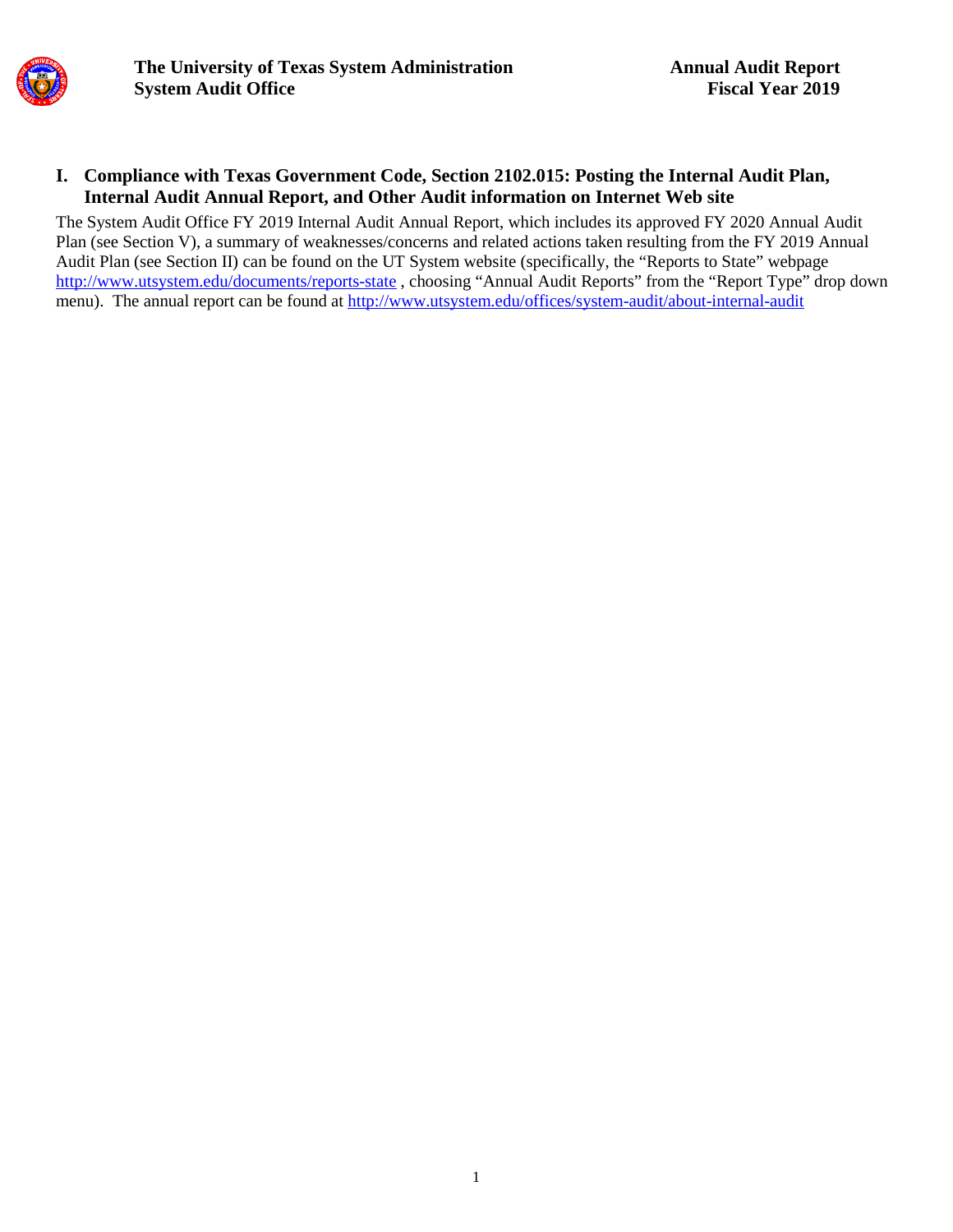

### **II. Internal Audit Plan for Fiscal Year 2019**

| FY 2019 Audit Plan - Engagements                                                                   | <b>Status of Plan</b>    |  |  |
|----------------------------------------------------------------------------------------------------|--------------------------|--|--|
| <b>Assurance Engagements</b>                                                                       |                          |  |  |
| UT Share User Access Review (System Admin)                                                         | 11/30/18                 |  |  |
| Oil and Gas Audit - QEP Resources                                                                  | 10/26/18                 |  |  |
| Oil and Gas Audit - TBD Company                                                                    | Cancelled                |  |  |
| <b>Contracting Monitoring Process Audit</b>                                                        | 7/11/19                  |  |  |
| System Administration Wireless Networks Audit                                                      | 6/5/19                   |  |  |
| Incident Detection and Response Audit (TAC Section 202) - System Administration                    | Cancelled                |  |  |
| <b>UTIMCO TBD Audit</b>                                                                            | Postponed to FY20        |  |  |
| Group Purchasing Organization (GPO) Accreditation Applications Review                              | 8/19/19                  |  |  |
| Group Purchasing Organization (GPO) Control Validation Review                                      | 7/31/19                  |  |  |
| TAC Section 202 Audit Assistance - UTT                                                             | Cancelled                |  |  |
| TAC Section 202 Audit Assistance - UTHSCT                                                          | Complete - Report NA     |  |  |
| <b>Advisory and Consulting Engagements</b>                                                         |                          |  |  |
| Internal Lending Program (ILP) Consulting                                                          | Carryforward to FY20     |  |  |
| UT Health Intelligence Platform (HIP) Consulting                                                   | Ongoing - Report NA      |  |  |
| Board Office Information Security Consulting                                                       | 8/30/19                  |  |  |
| Donor Gift Management Process Consulting                                                           | Cancelled                |  |  |
| <b>Benefitfocus® Consulting</b>                                                                    | Ongoing - Report NA      |  |  |
| Enterprise Risk Management (ERM) Consulting                                                        | Ongoing - Report NA      |  |  |
| <b>Health Affairs Consulting</b>                                                                   | Carryforward - 10/28/19  |  |  |
| UTS 142.1 Consulting                                                                               | Complete - Report NA     |  |  |
| NCAA Athletics Consulting Assistance - UTT                                                         | Complete - Report NA     |  |  |
| Construction Consulting - UT Austin, UTSW, UTMB, and UTMDACC                                       | Cancelled                |  |  |
| UT Share Operating and Executive Committees Participation                                          | Ongoing – Report NA      |  |  |
| <b>Cybersecurity Reporting Framework</b>                                                           | Complete - Report NA     |  |  |
| General Audit Assistance to System Administration                                                  | Ongoing - Report NA      |  |  |
| System Administration Committees and Councils                                                      | Ongoing - Report NA      |  |  |
| UTIMCO Meetings and Oversight Activities                                                           | Ongoing - Report NA      |  |  |
| <b>Required Engagements</b>                                                                        |                          |  |  |
| UTIMCO CEO and Executive Travel and Other Expenses                                                 | 11/30/18                 |  |  |
| <b>Executive Travel and Entertainment</b>                                                          | 10/18/18                 |  |  |
| Chief Administrator Travel, Entertainment & University Residence Maintenance Expense Audits - FY18 | 2/8/19                   |  |  |
| UT System Administration & Consolidated FY 2018 Financial Audit Assistance                         | Deloitte Report          |  |  |
| UT System Administration & Consolidated FY 2019 Financial Audit Assistance                         | Deloitte Report          |  |  |
| Teacher Retirement System (TRS) Employer Audit                                                     | 3/27/19                  |  |  |
| Joint Admission Medical Program (JAMP) Audit                                                       | 11/9/18                  |  |  |
| Guidance to Institutions on Systemwide Financial Audit - FY 2018                                   | Complete – Report NA     |  |  |
| Guidance to Institutions on Systemwide Financial Audit - FY 2019                                   | Complete - Report NA     |  |  |
| NCAA Agreed-Upon Procedures at UT Arlington                                                        | 1/15/19                  |  |  |
| NCAA Agreed-Upon Procedures at UT El Paso                                                          | 1/15/19                  |  |  |
| NCAA Agreed-Upon Procedures at UT Permian Basin                                                    | 1/15/19 reissued 2/12/19 |  |  |
| NCAA Agreed-Upon Procedures at UT Rio Grande Valley                                                | 1/15/19                  |  |  |
| NCAA Agreed-Upon Procedures at UT San Antonio                                                      | 1/15/19                  |  |  |
| Chief Administrator Travel, Entertainment & University Residence Maintenance Expense Audits - FY19 | Carryforward -10/28/19   |  |  |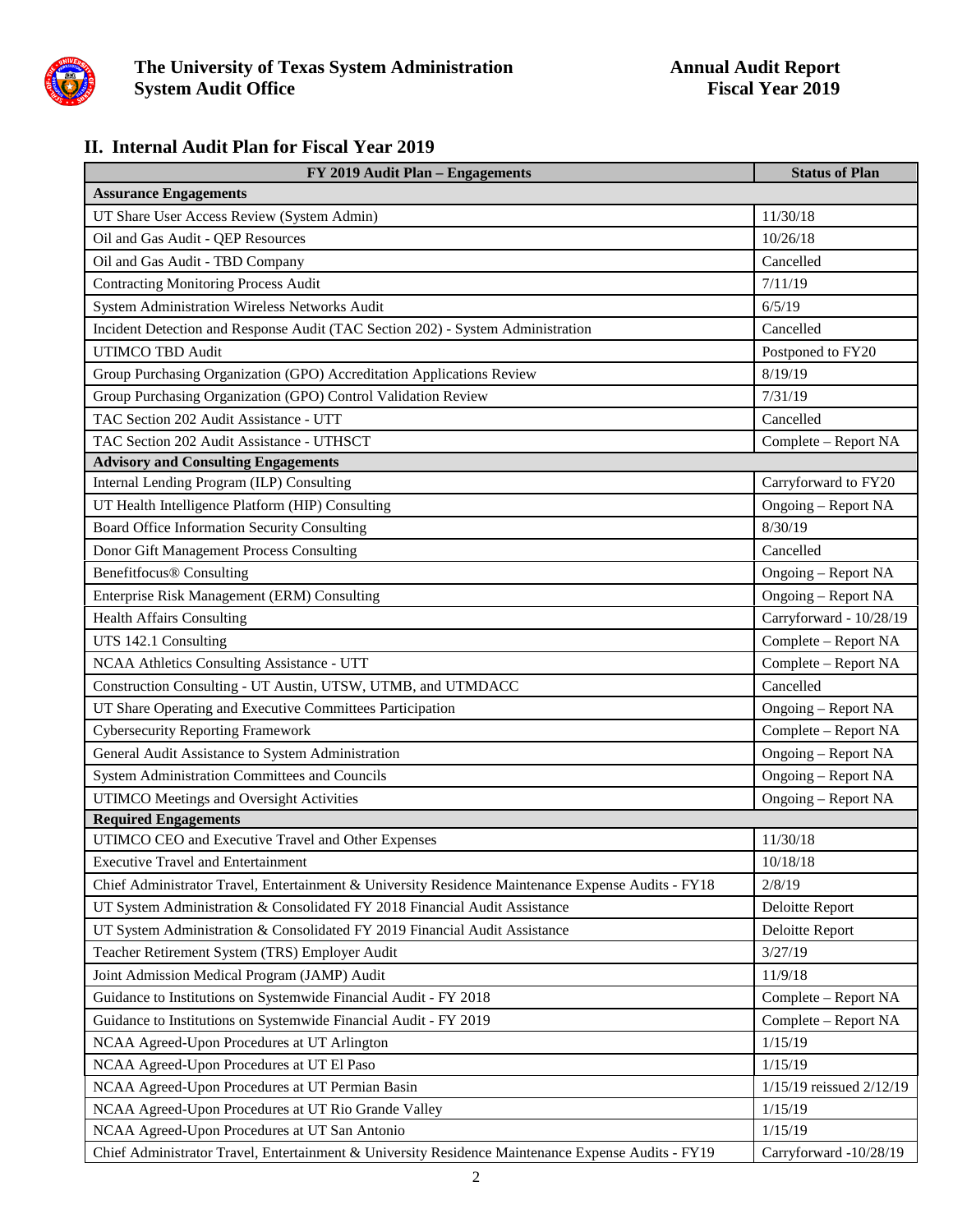

| <b>Investigations</b>                                                       |                        |  |  |  |
|-----------------------------------------------------------------------------|------------------------|--|--|--|
| <b>UTSA</b> Special Project                                                 | <b>Internal Memo</b>   |  |  |  |
| <b>UTT</b> Special Project                                                  | <b>Internal Memo</b>   |  |  |  |
| <b>UTA Special Project</b>                                                  | <b>External Report</b> |  |  |  |
| Follow-Up                                                                   |                        |  |  |  |
| System Audit Follow Up Procedures                                           | Various Memos          |  |  |  |
| <b>Development - Operations</b>                                             |                        |  |  |  |
| <b>Assistance to Institutions - Academic</b>                                | Ongoing - Report NA    |  |  |  |
| <b>Assistance to Institutions - Health</b>                                  | Ongoing - Report NA    |  |  |  |
| <b>Assistance to Institutions - All</b>                                     | Ongoing - Report NA    |  |  |  |
| <b>Assistance to Institutions - IT Related</b>                              | Ongoing – Report NA    |  |  |  |
| Systemwide Annual Risk Assessment and Audit Plan                            | Complete - Report NA   |  |  |  |
| Audit, Compliance, and Risk Management Committee (ACRMC) & Board of Regents | Quarterly - Report NA  |  |  |  |
| Systemwide Internal Audit Council, Communication, and Education             | Ongoing - Report NA    |  |  |  |
| Fraud and Investigation Tracking                                            | Ongoing - Report NA    |  |  |  |
| Systemwide Internal Audit Annual Reporting                                  | Complete - Report NA   |  |  |  |
| <b>Internal Audit Strategy</b>                                              | Ongoing - Report NA    |  |  |  |
| <b>General Communications</b>                                               | Ongoing - Report NA    |  |  |  |
| Systemwide TeamMate Administration Support                                  | Ongoing - Report NA    |  |  |  |
| <b>Online Reporting</b>                                                     | Ongoing - Report NA    |  |  |  |
| <b>Systemwide Findings Tracking</b>                                         | Ongoing - Report NA    |  |  |  |
| Data Analytics                                                              | Ongoing - Report NA    |  |  |  |
| UT System Administration Internal Audit Committee                           | Quarterly - Report NA  |  |  |  |
| Management of the Internal Audit Activity                                   | Ongoing - Report NA    |  |  |  |
| System Audit Office Annual Risk Assessment and Audit Plan                   | Complete - Report NA   |  |  |  |
| System Audit Quality Assurance Activities                                   | Ongoing - Report NA    |  |  |  |
| TeamMate Maintenance, Website Updates, SharePoint Site Management           | Ongoing - Report NA    |  |  |  |
| <b>External Reporting and Requests</b>                                      | Complete - Report NA   |  |  |  |
| Systemwide TeamMate Administration Processes                                | Ongoing - Report NA    |  |  |  |
| <b>Development - Initiatives and Education</b>                              |                        |  |  |  |
| Systemwide Initiative - Advisory Services                                   | Ongoing - Report NA    |  |  |  |
| Systemwide Initiative - Auditor IT Skill Development                        | Ongoing - Report NA    |  |  |  |
| Quality Program and Metrics Implementation                                  | Ongoing - Report NA    |  |  |  |
| Resource Capabilities and Knowledge/Resource Management                     | Ongoing - Report NA    |  |  |  |
| <b>Internal Audit Staff Training</b>                                        | Ongoing - Report NA    |  |  |  |
| Professional Organizations and Associations                                 | Ongoing - Report NA    |  |  |  |

#### *Deviations from Audit Plan Submitted:*

The System Audit Office completed its FY 2019 annual audit plan except for the deviations noted below. A few engagements for which reports had not yet been issued at the end of FY 2019 were carried forward for completion in FY 2020. Changes from the original FY 2019 annual audit plan were presented to and approved by the UT System Administration Internal Audit Committee throughout the fiscal year as follows.

- *Engagements Cancelled:* Oil and Gas Audit; Incident Detection and Response Audit; UTIMCO TBD Audit; TAC Section 202 Audit Assistance; Donor Gift Management Process Consulting; Construction Consulting
- *Engagements Added:* Health Affairs Consulting; UTS 142.1 Consulting;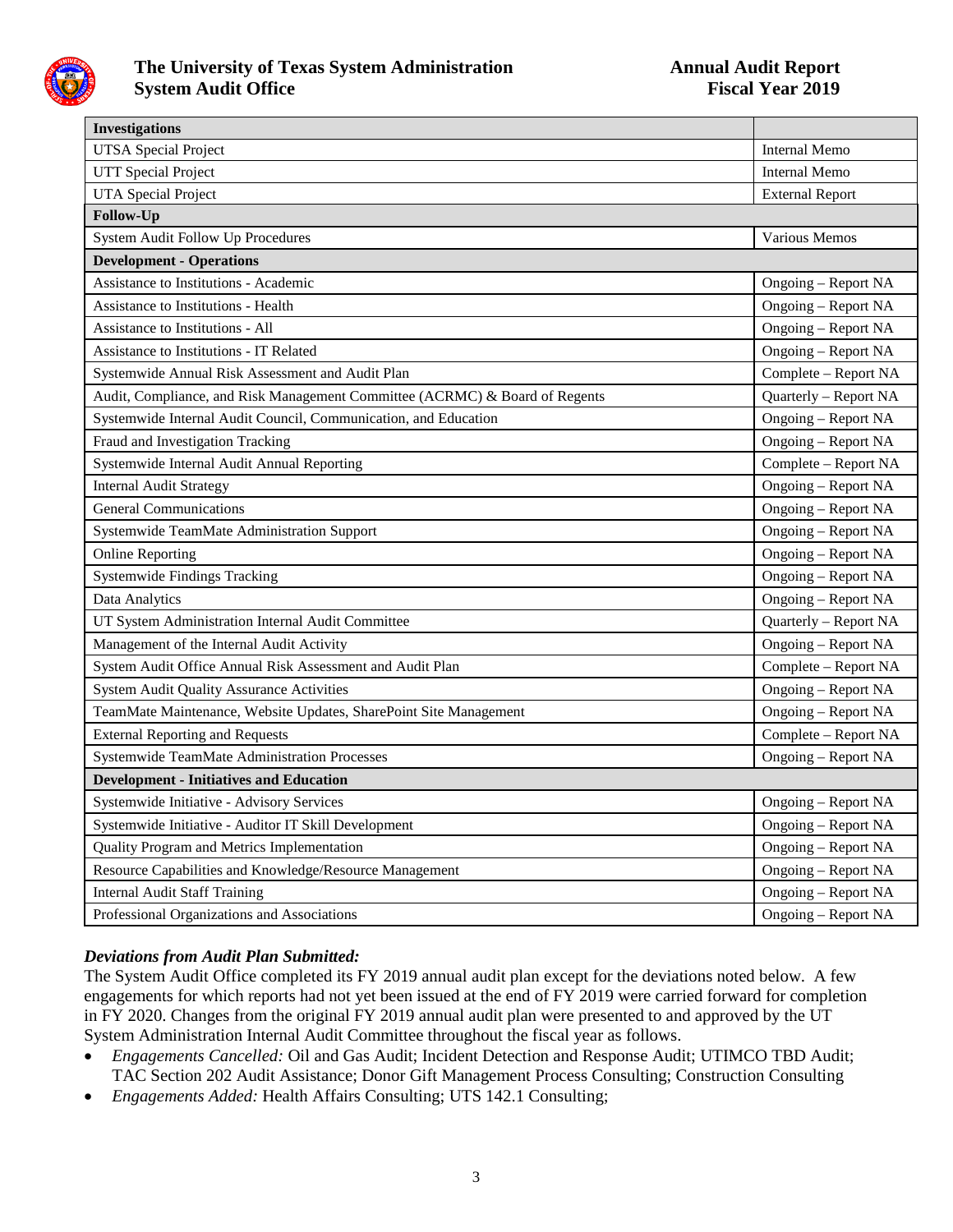

#### *TEC Section 51.9337(h):*

Senate Bill 20 (84th Legislative Session) made several modifications and additions to Texas Government Code (TGC) and Texas Education Code (TEC) related to purchasing and contracting. Effective September 1, 2015, TEC §51.9337 requires that, "The chief auditor of an institution of higher education shall annually assess whether the institution has adopted the rules and policies required by this section and shall submit a report of findings to the state auditor." The System Audit Office conducted this required assessment for FY 2019, and found the following:

Based on review of current institutional policy and the UT System Board of Regents' Rules and Regulations, UT System Administration has generally adopted all of the rules and policies required by TEC §51.9337. Review and revision of System policy is an ongoing process. These rules and policies will continue to be assessed annually to ensure continued compliance with TEC 51.9337.

#### *Compliance with the Benefits Proportionality Audit Requirements for Higher Education Institution:*

State of Texas General Appropriations Act (86th Legislature, House Bill 1) Section 6.08 requires an audit of appropriation years 2018 and 2019. To comply with this, a benefits proportionality audit will be conducted as part of the FY 2020 annual audit plan. This audit was not done in FY 2019 because the prior Act only required audits of appropriation years 2015-2017, which was completed as part of the FY 2018 audit plan.

#### *TGC Section 2102.015:*

A summary table of recommendations made to address issues identified from FY 2019 engagements, the actions planned to be taken by management, and the current implementation status is included on the following pages to address web site posting requirements as required by Texas Government Code Section 2102.015.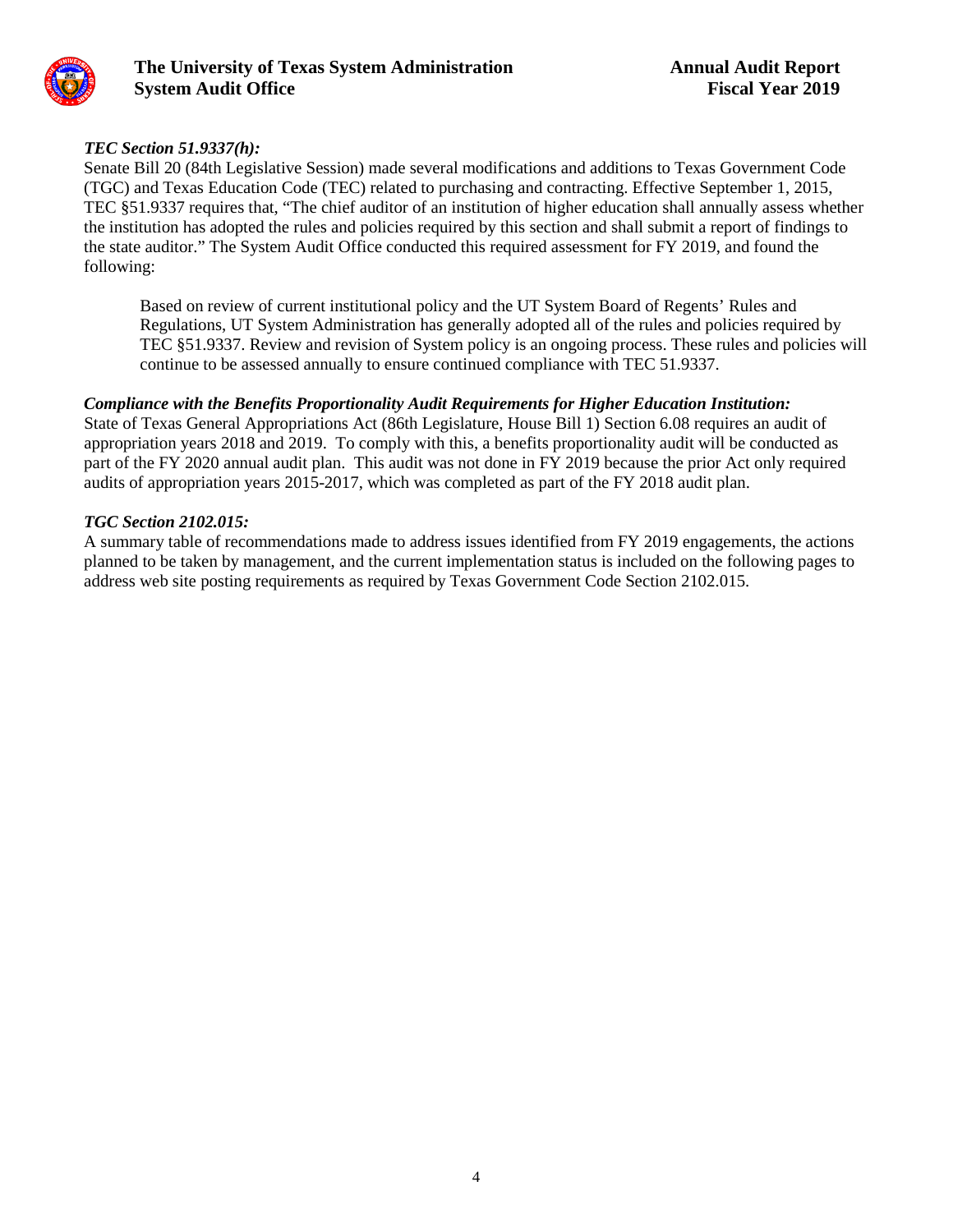

| <b>Report Date</b>                           | <b>Report Name</b>                                                                                                                            | <b>Recommendations to address Issues</b>                                                                                                                                                                                                                                                                                                                                                                                                                                                                                                                                                                                                           | <b>Management Response/Action Plan</b>                                                                                                                                                                                                                                                                                                                                                                                                                                                                                                                                                                                                                                                                                                                                                                                                                                                                                                                                                                                                             | <b>Status</b>                |  |  |
|----------------------------------------------|-----------------------------------------------------------------------------------------------------------------------------------------------|----------------------------------------------------------------------------------------------------------------------------------------------------------------------------------------------------------------------------------------------------------------------------------------------------------------------------------------------------------------------------------------------------------------------------------------------------------------------------------------------------------------------------------------------------------------------------------------------------------------------------------------------------|----------------------------------------------------------------------------------------------------------------------------------------------------------------------------------------------------------------------------------------------------------------------------------------------------------------------------------------------------------------------------------------------------------------------------------------------------------------------------------------------------------------------------------------------------------------------------------------------------------------------------------------------------------------------------------------------------------------------------------------------------------------------------------------------------------------------------------------------------------------------------------------------------------------------------------------------------------------------------------------------------------------------------------------------------|------------------------------|--|--|
| 10/18/18                                     | <b>Executive Travel and</b><br>Entertainment (T&E)<br><b>Expenses Audit</b>                                                                   | This audit resulted in no reportable recommendations.                                                                                                                                                                                                                                                                                                                                                                                                                                                                                                                                                                                              |                                                                                                                                                                                                                                                                                                                                                                                                                                                                                                                                                                                                                                                                                                                                                                                                                                                                                                                                                                                                                                                    |                              |  |  |
| 10/26/18                                     | Oil and Gas Audit - QEP<br>Resources                                                                                                          | The report contains confidential information and is not subject to the disclosure requirements of the Texas Public<br>Information Act based on the Texas Education Code §66.81. Specific results of the audit were provided to University Lands and<br>appropriate members of UT System management.                                                                                                                                                                                                                                                                                                                                                |                                                                                                                                                                                                                                                                                                                                                                                                                                                                                                                                                                                                                                                                                                                                                                                                                                                                                                                                                                                                                                                    |                              |  |  |
| 11/09/18                                     | <b>JAMP</b> Audit                                                                                                                             | This audit resulted in no reportable recommendations.                                                                                                                                                                                                                                                                                                                                                                                                                                                                                                                                                                                              |                                                                                                                                                                                                                                                                                                                                                                                                                                                                                                                                                                                                                                                                                                                                                                                                                                                                                                                                                                                                                                                    |                              |  |  |
| 11/30/18                                     | <b>UT Share User Access</b><br>Review (System Admin)                                                                                          | The report contains confidential information and is not subject to the disclosure requirements of the Texas Public<br>Information Act based on the Texas Government Code §552.139. Specific results of the audit were provided to<br>appropriate members of UT System management.                                                                                                                                                                                                                                                                                                                                                                  |                                                                                                                                                                                                                                                                                                                                                                                                                                                                                                                                                                                                                                                                                                                                                                                                                                                                                                                                                                                                                                                    |                              |  |  |
| 11/30/18                                     | UTIMCO CEO and<br>Executives T&E<br><b>Expenses Audit</b>                                                                                     | This audit resulted in no reportable recommendations.                                                                                                                                                                                                                                                                                                                                                                                                                                                                                                                                                                                              |                                                                                                                                                                                                                                                                                                                                                                                                                                                                                                                                                                                                                                                                                                                                                                                                                                                                                                                                                                                                                                                    |                              |  |  |
| Various -<br>10/08/18<br>through<br>02/08/19 | Chief Administrator<br>Travel, Entertainment &<br><b>University Residence</b><br>Maintenance Expense<br>Audits (Carryforward<br>from FY 2018) | <b>Recommendation 1 (UTRGV):</b><br>The Office of the President should implement a process<br>to ensure that travel and entertainment expenses that are<br>paid using methods other than the president's One Card<br>are also reviewed by the Chief Business Officer (CBO)<br>with documented approval.                                                                                                                                                                                                                                                                                                                                            | <b>Management Response 1:</b><br>The Office of the President is working with the offices of<br>the Executive Vice President for Finance &<br>Administration, Procurement and Internal Audits to<br>implement an electronic process where the CBO will be<br>able to approve all presidential travel and entertainment<br>expenses. Until the electronic process is implemented,<br>the Office of the President will continue to provide hard<br>copies to the CBO for review of documented expenses.                                                                                                                                                                                                                                                                                                                                                                                                                                                                                                                                               | Follow-up to be<br>performed |  |  |
|                                              |                                                                                                                                               | <b>Recommendation 2 (UTRGV):</b><br>The Office of the President should implement a process<br>to ensure that the president provides a completed tax<br>exemption certificate for Texas lodging so that hotel<br>occupancy taxes are not paid going forward.<br>Additionally, a review of past Texas trips should be<br>performed to identify if other payments of hotel<br>occupancy tax were made, either with state or local<br>funds. If discovered, efforts should be made to request<br>refunds from the hotels. If any reimbursements were<br>received from the State Comptroller for payments from<br>state funds, they should be returned. | <b>Management Response 2:</b><br>The Office of the President is strengthening the process<br>by providing the President with the tax exemption form<br>for all his travels. Furthermore, the Executive Assistant<br>to the President is making sure to send the tax exemption<br>form for the lodging so that hotel occupancy taxes are<br>not charged. After the travel, the Executive Assistant<br>and the Accountant for the Office of the President will<br>review the hotel folio for the trip to ensure that the state<br>taxes were not paid. If the tax exemption form is<br>omitted and the taxes are paid, the Executive Assistant<br>will contact the hotel to ensure that the taxes are<br>refunded to the President's One Card. A review of the<br>past Texas trips for the President is being performed by<br>the Accountant and Executive Assistant to ensure that no<br>additional state taxes were paid during the year. The<br>hotels will be contacted if the taxes were paid to request<br>a refund to the university account. | Follow-up to be<br>performed |  |  |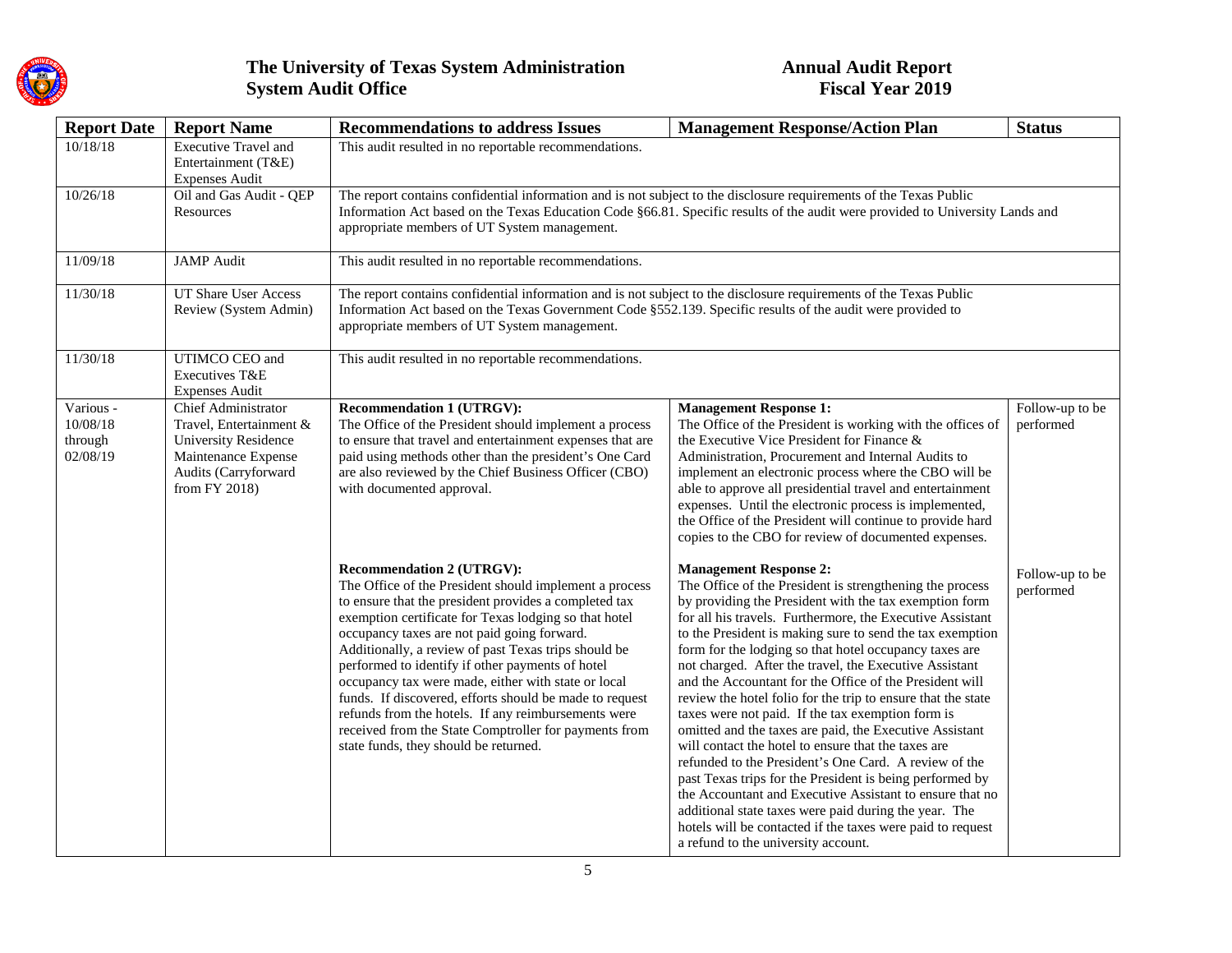

| <b>Report Date</b> | <b>Report Name</b>          | <b>Recommendations to address Issues</b>                                                                     | <b>Management Response/Action Plan</b>                                                                                | <b>Status</b>                |
|--------------------|-----------------------------|--------------------------------------------------------------------------------------------------------------|-----------------------------------------------------------------------------------------------------------------------|------------------------------|
| Various -          | <b>Chief Administrator</b>  | <b>Recommendation 3 (UTRGV):</b>                                                                             | <b>Management Response 3:</b>                                                                                         | Follow-up to be              |
| 10/08/18           | Travel, Entertainment &     | The Office of the President should ensure that adequate                                                      | The Office of the President will ensure that adequate                                                                 | performed                    |
| through            | <b>University Residence</b> | explanation is included in the supporting documentation                                                      | explanation is included in all supporting documentation                                                               |                              |
| 02/08/19           | Maintenance Expense         | submitted with travel and entertainment expenses,                                                            | for travel and entertainment expenses to assist the CBO                                                               |                              |
|                    | Audits (continued)          | specifically when there is a special or unusual                                                              | in the review process. For travel, the documentation sent                                                             |                              |
|                    |                             | occurrence, to assist in the CBO review process.                                                             | to the CBO will include the business purpose as well as                                                               |                              |
|                    |                             | Consideration should be given to adding information to<br>show cost per person for business entertainment    | the reasons, if any, for flight changes/cancellations that<br>occur during the trip and any planned personal expenses |                              |
|                    |                             | expenses, so that any overages are clearly identified,                                                       | that the President might make. For entertainment                                                                      |                              |
|                    |                             | reviewed, and approved.                                                                                      | expenses, the documentation submitted to the CBO for                                                                  |                              |
|                    |                             |                                                                                                              | approval will include the business purpose, participants                                                              |                              |
|                    |                             |                                                                                                              | and their title (when 10 or less), and will clearly identify                                                          |                              |
|                    |                             |                                                                                                              | any entertainment overages in the cost allowance per                                                                  |                              |
|                    |                             |                                                                                                              | person to ensure that the CBO has all relevant                                                                        |                              |
|                    |                             |                                                                                                              | information necessary when reviewing and approving                                                                    |                              |
|                    |                             |                                                                                                              | these expenses.                                                                                                       |                              |
|                    |                             | <b>Recommendation 4 (UTPB):</b>                                                                              | <b>Management Response 4:</b>                                                                                         | Follow-up to be              |
|                    |                             | The President's Office, working with Business Affairs,                                                       | The Vice President of Business Affairs and Chief                                                                      | performed                    |
|                    |                             | should implement a process, or modify current processes,                                                     | Financial Officer (CFO) will review/ approve all costs                                                                |                              |
|                    |                             | as determined to be most practical, to ensure that all                                                       | that are directly billed for travel and entertainment.                                                                |                              |
|                    |                             | direct-billed actual expenses for the president and her                                                      | Current estimates for direct billed travel costs will be as                                                           |                              |
|                    |                             | spouse are reviewed with documented approval by the<br>CBO.                                                  | accurate as possible, and if the amount is more than a                                                                |                              |
|                    |                             |                                                                                                              | \$100 difference (from the time the travel was created,<br>and the time it is approved), the authorization form will  |                              |
|                    |                             |                                                                                                              | be re-submitted for review and approval by the CFO.                                                                   |                              |
|                    |                             |                                                                                                              |                                                                                                                       |                              |
|                    |                             |                                                                                                              | In addition, in the event that a correction has been made                                                             |                              |
|                    |                             |                                                                                                              | to a travel reimbursement, this amendment will be                                                                     |                              |
|                    |                             |                                                                                                              | resubmitted to be reviewed and resigned by the CFO.                                                                   |                              |
|                    |                             |                                                                                                              | All social fees are now being reviewed and approved by                                                                |                              |
|                    |                             |                                                                                                              | the CFO. This was implemented immediately, as soon                                                                    |                              |
|                    |                             |                                                                                                              | as the observation was made known to our department.                                                                  |                              |
|                    |                             | <b>Recommendation 5 (UTMDACC):</b>                                                                           | <b>Management Response 5:</b>                                                                                         |                              |
|                    |                             | The Office of the President, working with the Office of                                                      | Due to a change in Concur, airfare is no longer tied to                                                               | Follow-up to be<br>performed |
|                    |                             | Business Affairs, should facilitate a process to retain                                                      | other expenses related to trips approved by the CBO. A                                                                |                              |
|                    |                             | documentation of the CBO's review and approval of                                                            | process will be implemented to have the CBO review                                                                    |                              |
|                    |                             | direct billed travel and entertainment expenses for the<br>president. Documented CBO approval should also be | and approve all direct billed airfare and entertainment<br>expenses for the president and his spouse in her role as   |                              |
|                    |                             | kept for the president's spouse's direct-billed and                                                          | first lady.                                                                                                           |                              |
|                    |                             | reimbursed travel and entertainment expenses, if paid                                                        |                                                                                                                       |                              |
|                    |                             | with Office of the President funds.                                                                          |                                                                                                                       |                              |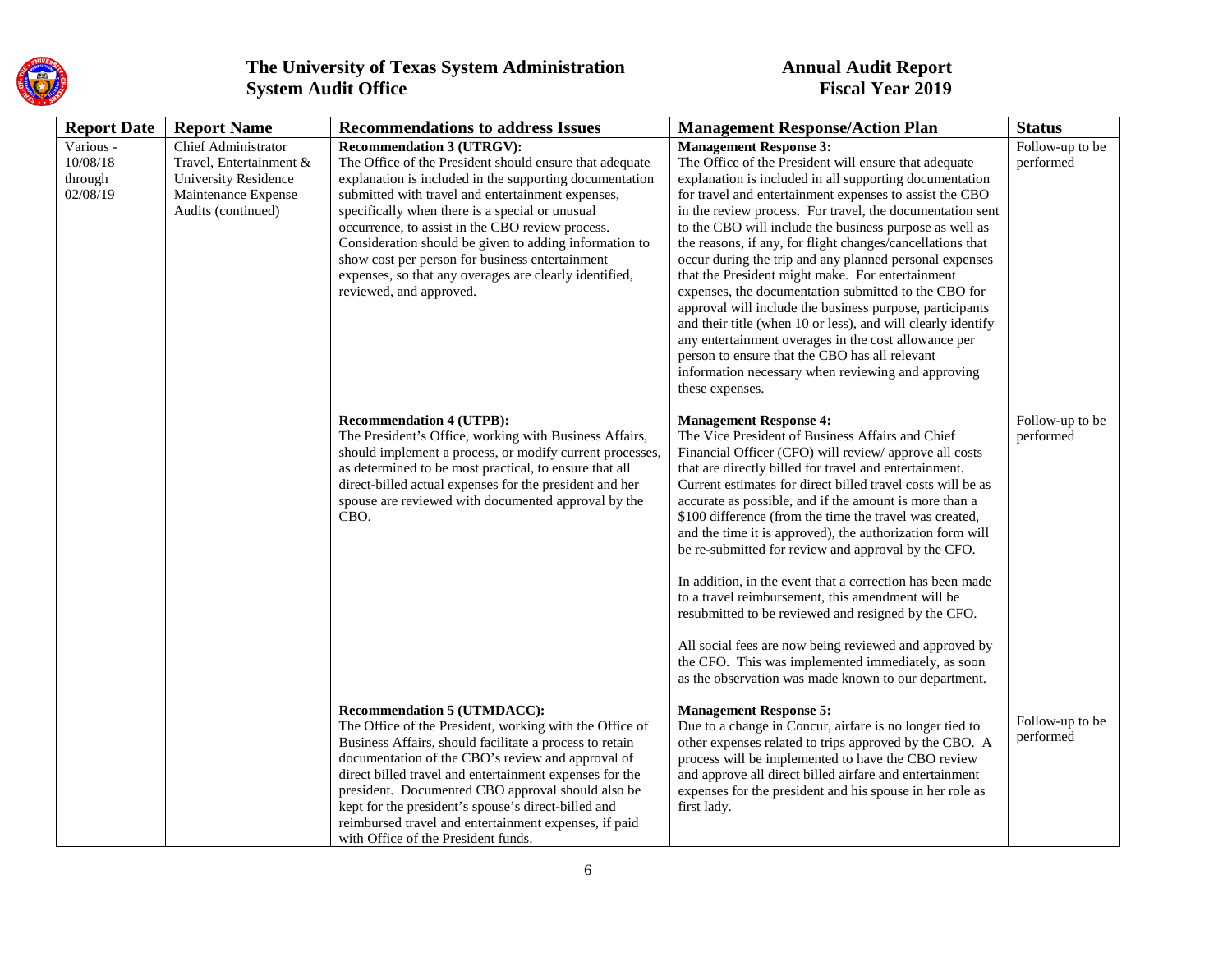

| <b>Report Date</b>                           | <b>Report Name</b>                                                                                                                | <b>Recommendations to address Issues</b>                                                                                                                                                                                                                                                                                                                                                                                                                                                                                                                                                                                   | <b>Management Response/Action Plan</b>                                                                                                                                                                                                                                                                                                                                                                                                                                                                                  | <b>Status</b>                |
|----------------------------------------------|-----------------------------------------------------------------------------------------------------------------------------------|----------------------------------------------------------------------------------------------------------------------------------------------------------------------------------------------------------------------------------------------------------------------------------------------------------------------------------------------------------------------------------------------------------------------------------------------------------------------------------------------------------------------------------------------------------------------------------------------------------------------------|-------------------------------------------------------------------------------------------------------------------------------------------------------------------------------------------------------------------------------------------------------------------------------------------------------------------------------------------------------------------------------------------------------------------------------------------------------------------------------------------------------------------------|------------------------------|
| Various -<br>10/08/18<br>through<br>02/08/19 | <b>Chief Administrator</b><br>Travel, Entertainment &<br><b>University Residence</b><br>Maintenance Expense<br>Audits (continued) | <b>Recommendation 6 (UTMDACC):</b><br>The Office of the President should implement a process<br>to ensure that state hotel occupancy taxes are not paid for<br>Texas lodging going forward. Additionally, a review of<br>past Texas trips should be performed to identify if any<br>other payments of state hotel occupancy taxes were<br>made, either with state or local funds. If discovered,<br>efforts should be made to request refunds from the<br>hotels. If any reimbursements were received from the<br>State Comptroller for amounts paid with state funds, they<br>should be returned.                         | <b>Management Response 6:</b><br>Will make every effort to have the president present the<br>hotel tax exempt form when checking in to a State of<br>Texas hotel. If he is billed for hotel taxes, the Office of<br>the President will make every effort to work with the<br>hotel to seek reimbursement and ensure no taxes are paid<br>from State funds.                                                                                                                                                              | Follow-up to be<br>performed |
| 3/27/19                                      | <b>Teacher Retirement</b><br>System (TRS) Employer<br>Audit                                                                       | <b>Recommendation 1:</b><br>The Office of Human Resources (OHR), should work<br>with the Office of General Counsel (OGC) and Contracts<br>& Procurement to develop policies and procedures for<br>the supervision and monitoring of independent<br>contractors to ensure those contractors are being treated<br>as described in agreed upon statements of work and not<br>being treated as employees.                                                                                                                                                                                                                      | <b>Management Response 1:</b><br>OHR will form a task force to formally establish a<br>comprehensive contractor employment process in<br>compliance with all federal and state requirements. The<br>task force will be comprised of representatives from the<br>UT System OHR, OGC and Office of Contracts &<br>Procurement. The desired outcomes of the task force are<br>implementation of the following: a UT System policy<br>(HOP), process improvement, training resources and an<br>internal communication plan. | Follow-up to be<br>performed |
|                                              |                                                                                                                                   | <b>Recommendation 2:</b><br>OHR should work with OGC and Contracts &<br>Procurement to develop a consistent procedure for<br>evaluating the employment status of all contractors to<br>facilitate compliance with Internal Revenue Service<br>(IRS), Texas Workforce Commission (TWC), and TRS<br>requirements. This process should incorporate elements<br>of the TWC 20-factor test, include consideration of the<br>TRS retirement status of potential contractors, and be<br>applied consistently to all contractors (including those<br>who provide services through a UT System vendor or UT<br>System institution). | <b>Management Response 2:</b><br>OHR will form a task force to formally establish a<br>comprehensive contractor employment process in<br>compliance with all federal and state requirements. The<br>task force will be comprised of representatives from the<br>UT System OHR, OGC and Office of Contracts &<br>Procurement. The desired outcomes of the task force are<br>implementation of the following: a UT System policy<br>(HOP), process improvement, training resources and an<br>internal communication plan. | Follow-up to be<br>performed |
|                                              |                                                                                                                                   | <b>Recommendation 3:</b><br>The Payroll Office should work with Shared Information<br>Services to ensure that the query used to prepare the<br>Employment After Retirement (EAR) report includes all<br>TRS retirees and captures actual hours worked by TRS<br>retirees and ensure that employees are not inadvertently<br>dropped from reports due to TRS kicking back error<br>records. Additionally, UT System should remit any<br>surcharges due to TRS.                                                                                                                                                              | <b>Management Response 3:</b><br>The Payroll Office will work with Shared Information<br>Services to create a more inclusive query that includes<br>all TRS retirees and all hours worked by TRS retirees. A<br>monthly manual review will prevent TRS retirees being<br>dropped from the report. UT System has remitted all<br>surcharges due to TRS as of 3/25/2019.                                                                                                                                                  | Follow-up to be<br>performed |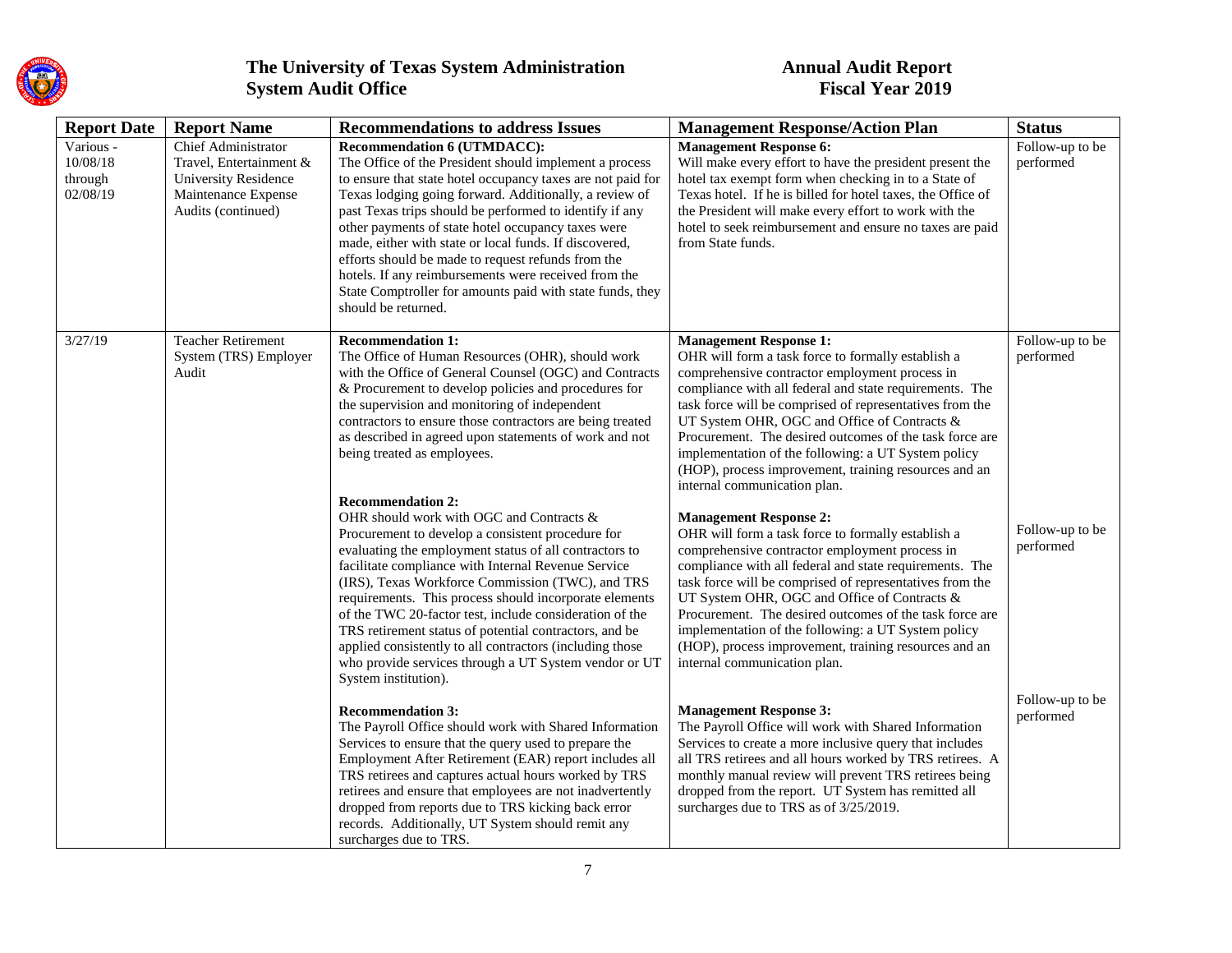

| <b>Report Date</b> | <b>Report Name</b>                                                      | <b>Recommendations to address Issues</b>                                                                                                                                                                                                                                                                                                                                                                                                                                                                                                                                                              | <b>Management Response/Action Plan</b>                                                                                                                                                                                                                                                                                                                                                                                                                                                                                                                                                                                                                                                                            | <b>Status</b>                |
|--------------------|-------------------------------------------------------------------------|-------------------------------------------------------------------------------------------------------------------------------------------------------------------------------------------------------------------------------------------------------------------------------------------------------------------------------------------------------------------------------------------------------------------------------------------------------------------------------------------------------------------------------------------------------------------------------------------------------|-------------------------------------------------------------------------------------------------------------------------------------------------------------------------------------------------------------------------------------------------------------------------------------------------------------------------------------------------------------------------------------------------------------------------------------------------------------------------------------------------------------------------------------------------------------------------------------------------------------------------------------------------------------------------------------------------------------------|------------------------------|
| 3/27/19            | <b>Teacher Retirement</b><br>System (TRS) Employer<br>Audit (continued) | <b>Recommendation 4:</b><br>OHR should develop a process to monitor hourly and<br>temporary employees for TRS eligibility and UT System<br>benefits eligibility, similar to or concurrent with the<br>process currently in place to monitor compliance with<br>the Affordable Care Act (ACA). Any employees who<br>meet eligibility requirements should be offered the<br>opportunity to participate in employee benefits programs.                                                                                                                                                                   | <b>Management Response 4:</b><br>Using internal (current ACA process) and external<br>benchmarks (UTShare institutions) OHR will establish<br>processes which will monitor 1) TRS eligibility and 2)<br>UT System benefits eligibility (specifically for classified<br>hourly/wages employees). OHR will need to accurately<br>identify the employee pool to monitor i.e. classified<br>hourly and return to work retirees. Additional<br>consideration will be given to the appropriate<br>methodology for identifying this pool systemically such<br>as modifying job codes. Further consideration will be<br>given to documenting and communicating a formal<br>process to hiring classified hourly employees. | Follow-up to be<br>performed |
|                    |                                                                         | <b>Recommendation 5:</b><br>The Payroll Office should work with Shared Information<br>Services to ensure that the query used to prepare the<br>Regular Payroll (RP) report includes all TRS participants<br>and ensure that employees are not inadvertently dropped<br>from reports due to TRS rejecting records with potential<br>errors.                                                                                                                                                                                                                                                            | <b>Management Response 5:</b><br>The Payroll Office will work with Shared Information<br>Services to improve the queries used to prepare RP<br>reports. We will also take advantage of enhanced access<br>to TRS files in order to verify that employees are not<br>inadvertently dropped from reports.                                                                                                                                                                                                                                                                                                                                                                                                           | Follow-up to be<br>performed |
|                    |                                                                         | <b>Recommendation 6:</b><br>OHR should:<br>Develop a process to ensure that Optional<br>Retirement Program (ORP)-eligible positions are<br>properly designated as such in PeopleSoft and that<br>only ORP-eligible employees enroll in the ORP;<br>Retain supporting documentation that enrolled<br>$\bullet$<br>employees were eligible at the time of their<br>election; and<br>Develop a consistent process for recording ORP<br>$\bullet$<br>eligibility and election dates in PeopleSoft and<br>reporting those dates to TRS. This process should<br>align with the UT System ORP Plan Document. | <b>Management Response 6:</b><br>In partnership with Shared Information Services, OHR<br>has recently finalized process design documents<br>specifically named "Complete Candidate Processing."<br>This process design document includes management of<br>ORP-eligible positions and is being applied to a<br>PeopleSoft "modernization" initiative. OHR will create<br>a team to revisit the processes applicable to an ORP-<br>eligible position and will include, but not limited to,<br>review of position management, hiring process (state<br>service verifications), and PeopleSoft<br>entry/documentation in accordance with UT System<br>ORP plan document.                                              | Follow-up to be<br>performed |
| 06/05/19           | <b>System Administration</b><br><b>Wireless Networks Audit</b>          | The report contains confidential information and is not subject to the disclosure requirements of the Texas Public<br>Information Act based on the Texas Government Code §552.139. Specific results of the audit were provided to<br>appropriate members of UT System management.                                                                                                                                                                                                                                                                                                                     |                                                                                                                                                                                                                                                                                                                                                                                                                                                                                                                                                                                                                                                                                                                   |                              |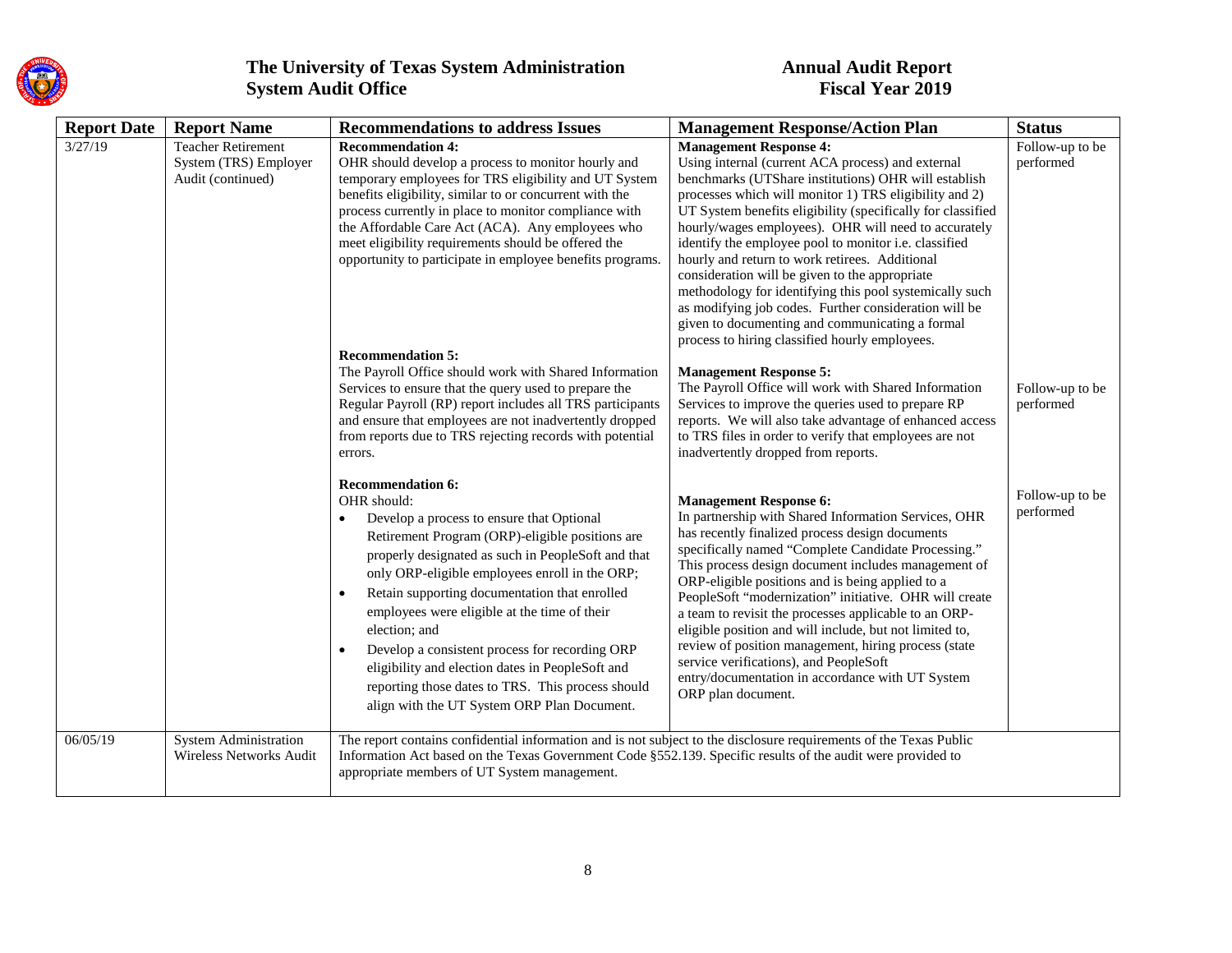

| <b>Report Date</b> | <b>Report Name</b>                      | <b>Recommendations to address Issues</b>                                                                                                                                                                                                                                                                                                                                                                                                                                                                                                                                                                                                                                                                                                                                                                                                                                                                                                                                                                                                          | <b>Management Response/Action Plan</b>                                                                                                                                                                                                                                                                                                                                                      | <b>Status</b>                |
|--------------------|-----------------------------------------|---------------------------------------------------------------------------------------------------------------------------------------------------------------------------------------------------------------------------------------------------------------------------------------------------------------------------------------------------------------------------------------------------------------------------------------------------------------------------------------------------------------------------------------------------------------------------------------------------------------------------------------------------------------------------------------------------------------------------------------------------------------------------------------------------------------------------------------------------------------------------------------------------------------------------------------------------------------------------------------------------------------------------------------------------|---------------------------------------------------------------------------------------------------------------------------------------------------------------------------------------------------------------------------------------------------------------------------------------------------------------------------------------------------------------------------------------------|------------------------------|
| 07/11/19           | Contracting Monitoring<br>Process Audit | <b>Recommendation 1:</b><br>The Office of Contracts and Procurement (CNP) should<br>work with executive management to procure a contract<br>management software solution, which could improve the<br>efficiency of the entire contracting process for both CNP<br>and contract managers. Software could significantly<br>enhance CNP's ability to monitor high-risk contracts,<br>including expiration and renewal dates, and more quickly<br>identify potential challenges. Software could also<br>facilitate the monitoring of contract spending and other<br>specific contract attributes, such as meetings with<br>vendors, receiving vendor reports, and Historically<br>Underutilized Business (HUB) compliance, without the<br>use of spreadsheets so that offices can readily obtain or<br>report information as part of their contract monitoring<br>responsibilities. A contract management solution, if<br>implemented well, could improve the overall efficiency<br>in procuring and managing contracts for System<br>Administration. | <b>Management Response 1:</b><br>CNP agrees. CNP and the Controller's Office are<br>currently evaluating a product from AMTdirect which<br>will address both GASB 87 lease reporting requirements<br>and has functionality to serve as a contract management<br>database and data repository.                                                                                               | Follow-up to be<br>performed |
|                    |                                         | <b>Recommendation 2:</b><br>CNP should work with the Office of the Controller to<br>determine whether an existing field in PeopleSoft could<br>be used to facilitate tracking and summarizing of<br>spending by individual contract. Alternately, CNP could<br>determine whether Shared Information Services could<br>incorporate a contract tracking field into the appropriate<br>PeopleSoft pages. If such a field can be implemented,<br>communicate appropriate usage of this field to UT Share<br>users at System Administration and the other UT Share<br>institutions to ensure the contract reference information<br>is included with each contract payment.                                                                                                                                                                                                                                                                                                                                                                             | <b>Management Response 2:</b><br>CNP agrees that this would provide a partial solution for<br>System Administration contracts. Master agreements that<br>are executed at the campus level via project addenda or<br>work order would be excluded since, with the exception<br>of UT Share sites, all instances of PeopleSoft (and in the<br>case of UT Austin, Workday) are not integrated. | Follow-up to be<br>performed |
|                    |                                         | <b>Recommendation 3:</b><br>Based on feedback received from contract managers,<br>CNP should consider developing and offering training in<br>separate sessions for office leaders and contract<br>managers to communicate the appropriate level of detail<br>to each group, including providing additional guidance<br>on any specific attributes that should be monitored by<br>contract managers.                                                                                                                                                                                                                                                                                                                                                                                                                                                                                                                                                                                                                                               | <b>Management Response 3:</b><br>CNP agrees. Contract manager training for 2019 will be<br>developed based on this recommendation.                                                                                                                                                                                                                                                          | Follow-up to be<br>performed |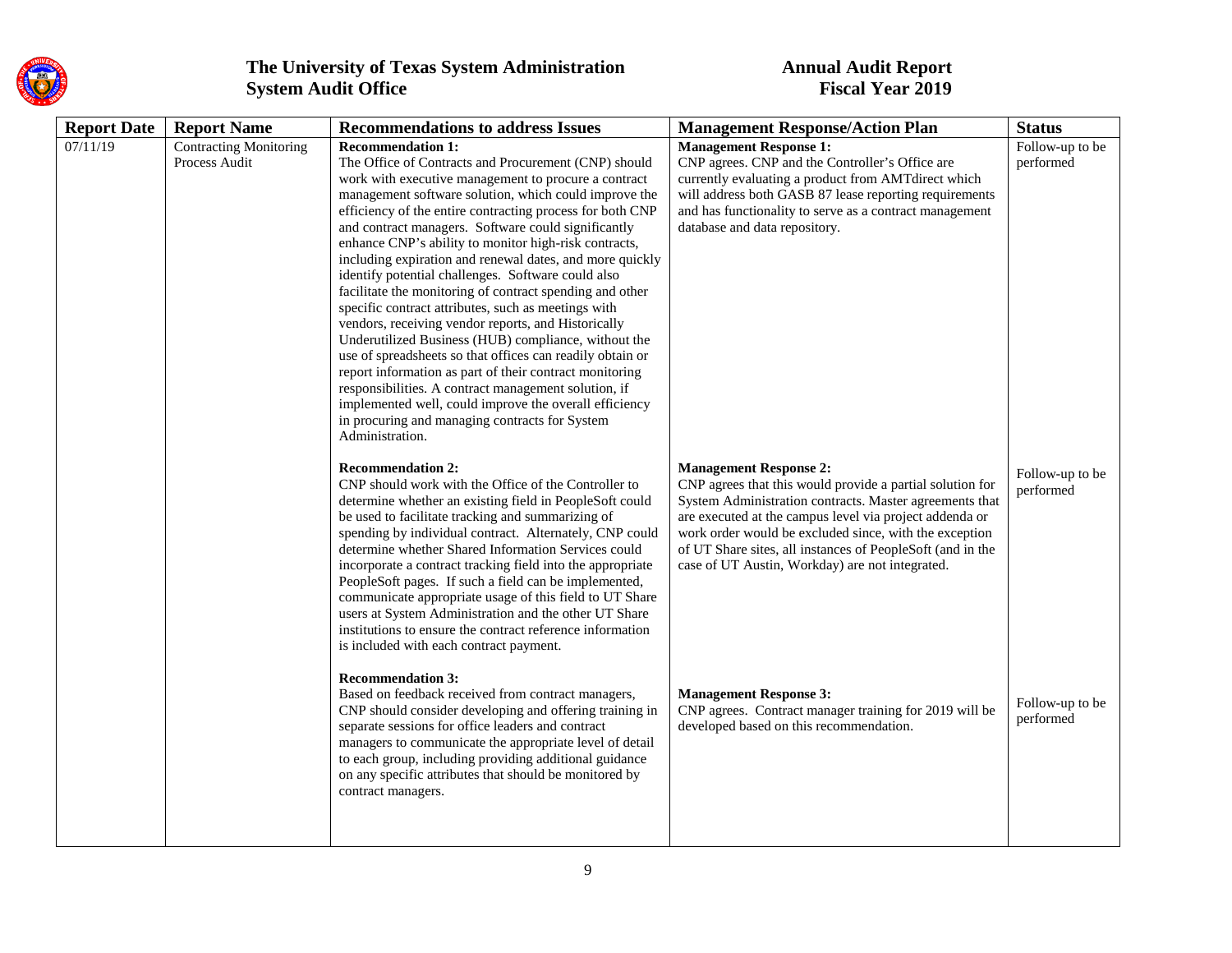

| <b>Report Date</b>                           | <b>Report Name</b>                                                                                      | <b>Recommendations to address Issues</b>                                                                                                                                                                                                                                                                                                                                                                                                                                                                | <b>Management Response/Action Plan</b>                                                                                                                                                                                                                                                                                                                                                                                                                                                                                                                                                                                  | <b>Status</b>                |
|----------------------------------------------|---------------------------------------------------------------------------------------------------------|---------------------------------------------------------------------------------------------------------------------------------------------------------------------------------------------------------------------------------------------------------------------------------------------------------------------------------------------------------------------------------------------------------------------------------------------------------------------------------------------------------|-------------------------------------------------------------------------------------------------------------------------------------------------------------------------------------------------------------------------------------------------------------------------------------------------------------------------------------------------------------------------------------------------------------------------------------------------------------------------------------------------------------------------------------------------------------------------------------------------------------------------|------------------------------|
| 07/11/19                                     | <b>Contracting Monitoring</b><br>Process Audit (continued)                                              | <b>Recommendation 4:</b><br>CNP should consider adjusting the risk assessment so<br>that some factors, such as Data Security Issues (which<br>may have HIPAA, FERPA, or other statutory<br>implications) and contracts with undermined total<br>amounts, can be ranked as high risk to raise the level of<br>monitoring activities required for that contract, and add<br>written definitions of each risk factor for clarification.                                                                    | <b>Management Response 4:</b><br>CNP agrees. CNP will review all risk categories and<br>risk levels to ensure that they are appropriate moving<br>forward. CNP will work with the Information Security<br>Office and Privacy Officer to determine more<br>appropriate approaches to identifying risk levels and<br>development of risk mitigation strategies to be included<br>in Contract Monitoring Plans.                                                                                                                                                                                                            | Follow-up to be<br>performed |
|                                              |                                                                                                         | <b>Recommendation 5:</b><br>CNP should ensure that an appropriate contact is listed to<br>receive certificates of insurance in future contracts.<br>Offices should be reminded of their responsibility to<br>collect certificates of insurance prior to the<br>commencement of work (e.g., by including this in the<br>monitoring plan), and if appropriate, develop a workflow<br>to ensure that the certificates are stored in Content<br>Navigator (System Administration's document<br>repository). | <b>Management Response 5:</b><br>CNP agrees. CNP will include this requirement in<br>contract manager training and include as a requirement<br>on contract monitoring plans. A process will need to be<br>developed that is inclusive of all contracts with insurance<br>requirements given that not all contracts require written<br>monitoring plans. Inclusion of the insurance certificate<br>may be best initiated as part of a new contract<br>management system. The system under consideration<br>has workflow and reminder capability, as well as folders<br>for storing documents associated with a contract. | Follow-up to be<br>performed |
|                                              |                                                                                                         | <b>Recommendation 6:</b><br>CNP should develop a mechanism for the responsible<br>offices to obtain and provide feedback for Systemwide<br>contracts that are used by the institutions and include this<br>step as either part the monitoring plans or contract close<br>out, as applicable. Such information could provide<br>valuable performance information and assist in<br>developing new contracts or renewing or amending<br>existing ones.                                                     | <b>Management Response 6:</b><br>CNP agrees. The Contract Close-Out checklist that is<br>being developed will add a section for Contract<br>Managers to assess supplier performance including<br>feedback from UT institutions that utilized the<br>agreement.                                                                                                                                                                                                                                                                                                                                                          | Follow-up to be<br>performed |
| 07/31/19                                     | <b>GPO</b> Control Validation<br>Review                                                                 |                                                                                                                                                                                                                                                                                                                                                                                                                                                                                                         | Sourcing and contract management controls as communicated during the accreditation process are in place and working as intended.                                                                                                                                                                                                                                                                                                                                                                                                                                                                                        |                              |
| Various -<br>08/19/19<br>through<br>10/28/19 | Chief Administrator<br>Travel, Entertainment &<br>University Residence<br>Maintenance Expense<br>Audits | This audit resulted in no reportable recommendations.                                                                                                                                                                                                                                                                                                                                                                                                                                                   |                                                                                                                                                                                                                                                                                                                                                                                                                                                                                                                                                                                                                         |                              |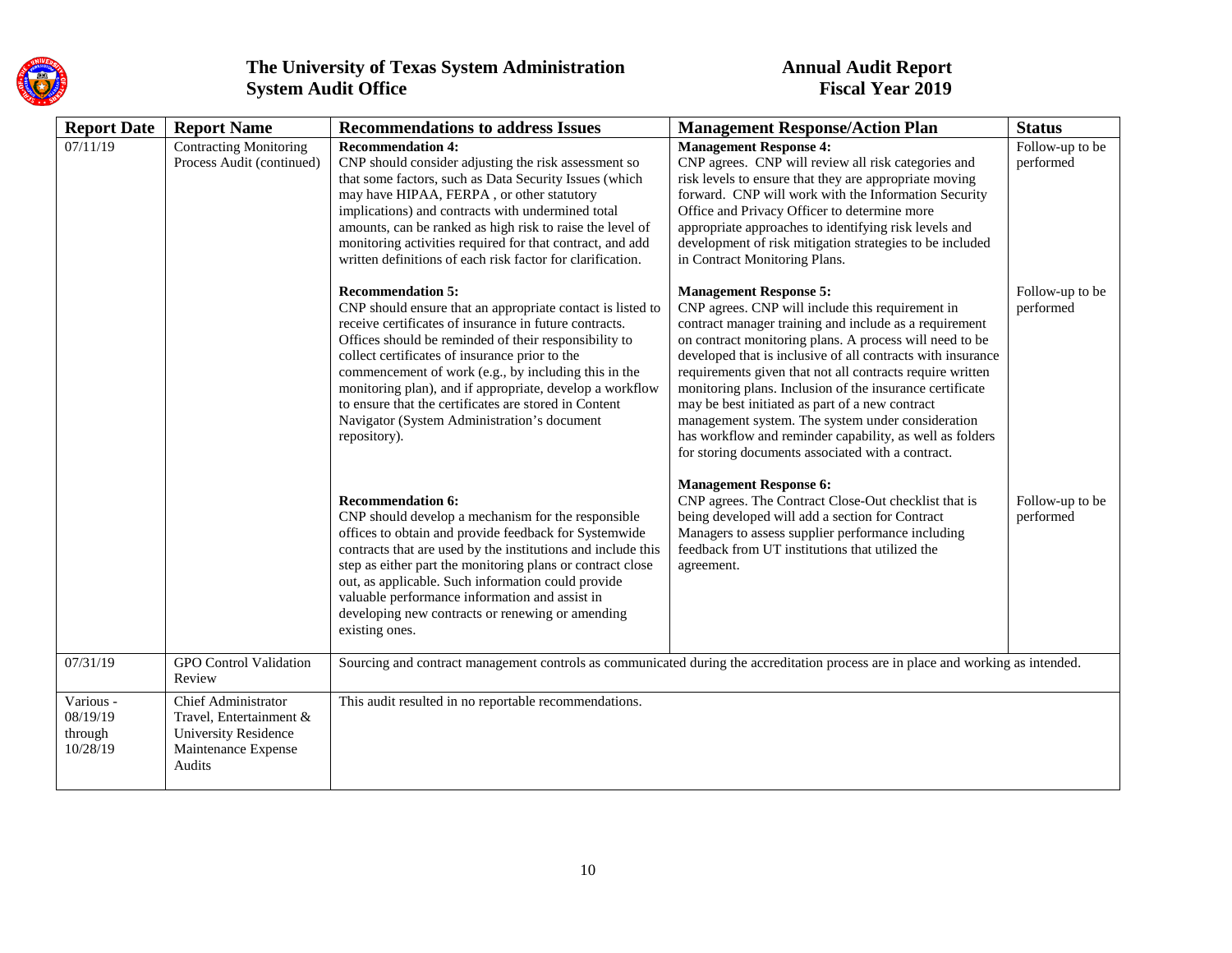

| <b>Report</b>                           |                                                                  |                                                                                                         | <b>Observations/Results/</b>                                                                                                                                                                                                                                                  |
|-----------------------------------------|------------------------------------------------------------------|---------------------------------------------------------------------------------------------------------|-------------------------------------------------------------------------------------------------------------------------------------------------------------------------------------------------------------------------------------------------------------------------------|
| <b>Date</b>                             | <b>Report Name</b>                                               | <b>High-Level Objectives(s)</b>                                                                         | <b>Recommendations</b>                                                                                                                                                                                                                                                        |
| 01/15/19                                | <b>UT Arlington NCAA</b><br>Agreed-Upon<br>Procedures            | Perform NCAA Agreed-Upon<br>Procedures on Athletics' Statement of<br>Revenues and Expenses (SRE)        | Enhance certain processes over student<br>financial aid                                                                                                                                                                                                                       |
| 01/15/19                                | UT El Paso NCAA<br>Agreed-Upon<br>Procedures                     | Perform NCAA Agreed-Upon<br>Procedures on Athletics' SRE                                                | Ensure appropriate classifications of<br>certain SRE line items.                                                                                                                                                                                                              |
| 01/15/19<br>and<br>reissued<br>02/12/19 | UT Permian Basin<br>NCAA Agreed-Upon<br>Procedures               | Perform NCAA Agreed-Upon<br>Procedures on Athletics' SRE                                                | Ensure the accuracy of select SRE line<br>items, adjust funding source for some<br>Athletics employees' compensation,<br>improve accuracy of athletic student aid<br>information reported to the NCAA, and<br>reconcile student aid amounts recorded<br>in different systems. |
| 01/15/19                                | <b>UT Rio Grande</b><br>Valley NCAA<br>Agreed-Upon<br>Procedures | Perform NCAA Agreed-Upon<br>Procedures on Athletics' SRE                                                | None                                                                                                                                                                                                                                                                          |
| 01/15/19                                | UT San Antonio<br>NCAA Agreed-Upon<br>Procedures                 | Perform NCAA Agreed-Upon<br>Procedures on Athletics' SRE                                                | Ensure accuracy and proper use of funds<br>for certain SRE line items; maintain<br>supporting documentation for the<br>foundation, budget approvals, and<br>financial aid; and review the calculation<br>of equivalencies.                                                    |
| 08/17/19                                | <b>GPO</b> Accreditation<br>Review                               | Perform accreditation review of GPO<br>applicants                                                       | Internal memo issued                                                                                                                                                                                                                                                          |
| 08/30/19                                | <b>Board Office</b><br><b>Consulting Project</b>                 | Perform an advisory review of the<br>security of Board Office e-data.                                   | Internal memos issued                                                                                                                                                                                                                                                         |
| 10/28/19                                | <b>Health Affairs</b><br>Consulting                              | Review on the use of distributions<br>from the UT Professional Medical<br>Liability Benefit Plan funds. | Internal report issued                                                                                                                                                                                                                                                        |
| Various                                 | <b>Special Reviews</b>                                           | Special investigative reviews<br>conducted at select UT institutions                                    | Reports/memos issued, as appropriate                                                                                                                                                                                                                                          |

# **III.Consulting Services & Non-audit Services Completed**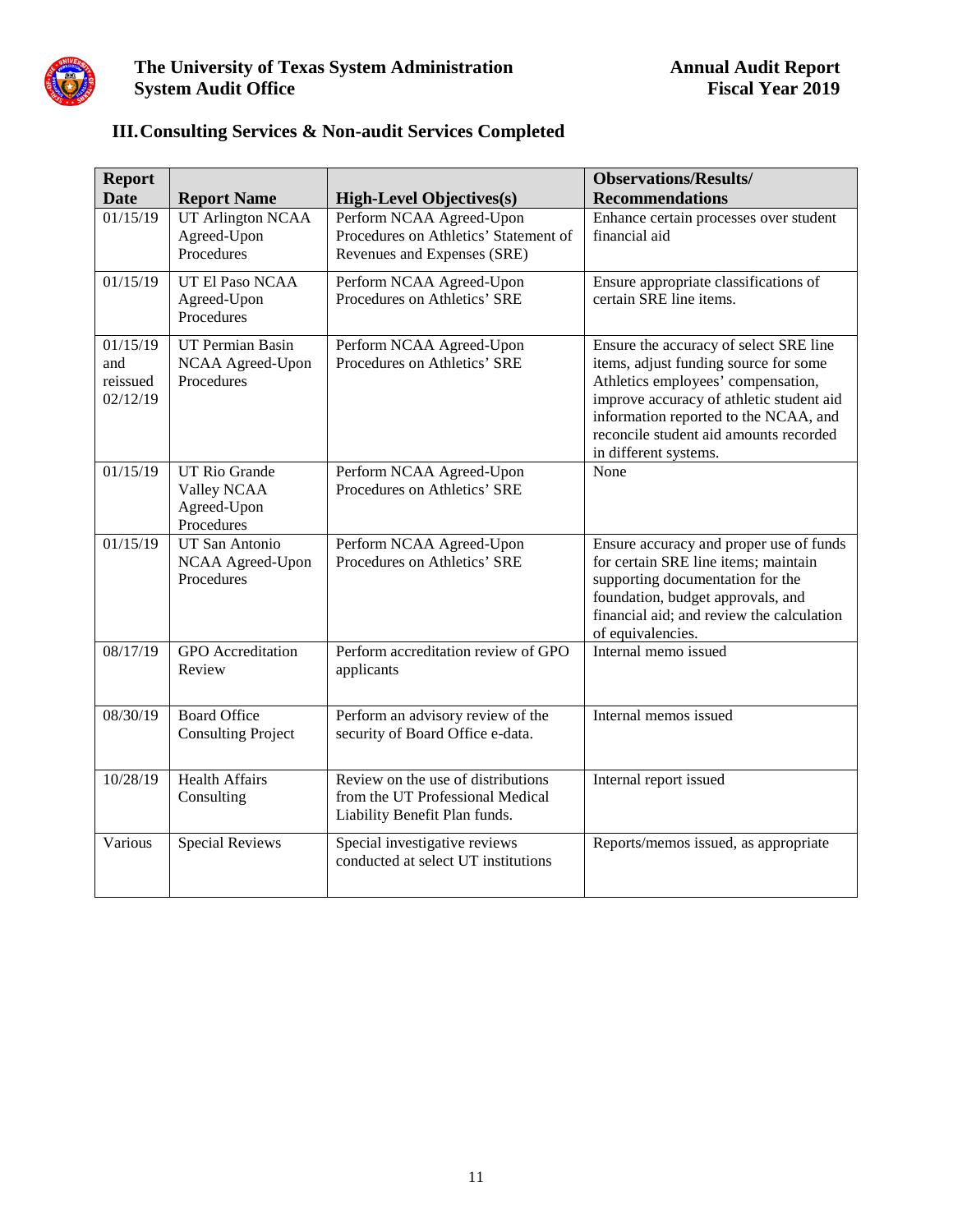

#### **IV.External Quality Assurance Review**



May 25, 2017

Mr. J. Michael Peppers, Chief Audit Executive The University of Texas System Administration

In May 2017. The University of Texas (UT) System Administration Audit Office (System Audit or IA) completed a self-assessment of internal audit activities in accordance with quidelines published by the Institute of Internal Auditors (IIA) for the performance of a quality assessment review (QAR). System Audit engaged an independent review team consisting of three internal audit professionals with extensive higher education and healthcare experience to perform an independent validation of System Audit's QAR self-assessment. The primary objective of the validation was to verify the assertions made in the QAR report concerning IA's conformity to the Institute of Internal Auditor's International Standards for the Professional Practice of Internal Auditing (the IIA Standards) and Code of Ethics, Generally Accepted Government Auditing Standards (GAGAS), and the relevant requirements of the Texas Internal Auditing Act (TIAA).

The IIA's Quality Assessment Manual suggests a scale of three ratings, "generally conforms," "partially conforms," and "does not conform." "Generally conforms" is the top rating and means that an internal audit activity has a charter, policies, and processes that are judged to be in conformance with the Standards. "Partially conforms" means deficiencies in practice are noted that are judged to deviate from the Standards, but these deficiencies did not preclude the IA activity from performing its responsibilities in an acceptable manner. "Does not conform" means deficiencies are judged to be so significant as to seriously impair or preclude the IA activity from performing adequately in all or in significant areas of its responsibilities.

Based on our independent validation of the QAR performed by System Audit, we agree with System Audit's overall conclusion that the internal audit function "Generally Conforms" with the Institute of Internal Auditors' International Standards for the Professional Practice of Internal Auditing and Code of Ethics, as well as with System Audit's conclusions regarding GAGAS and TIAA requirements. Our review noted strengths as well as opportunities for enhancing the internal audit function.

This information has been prepared pursuant to a client relationship exclusively with, and solely for the use and benefit of, UT System Administration and System Audit and is subject to the terms and conditions of our related contract. Baker Tilly disclaims any contractual or other responsibility to others based on its use and, accordingly, this information may not be relied upon by anyone other than UT System Administration and System Audit.

The review team appreciates the cooperation, time, and candid feedback of executive leadership. stakeholders, and System Audit personnel.

Very truly yours,

Caker Tilly Virchow Krause, LLP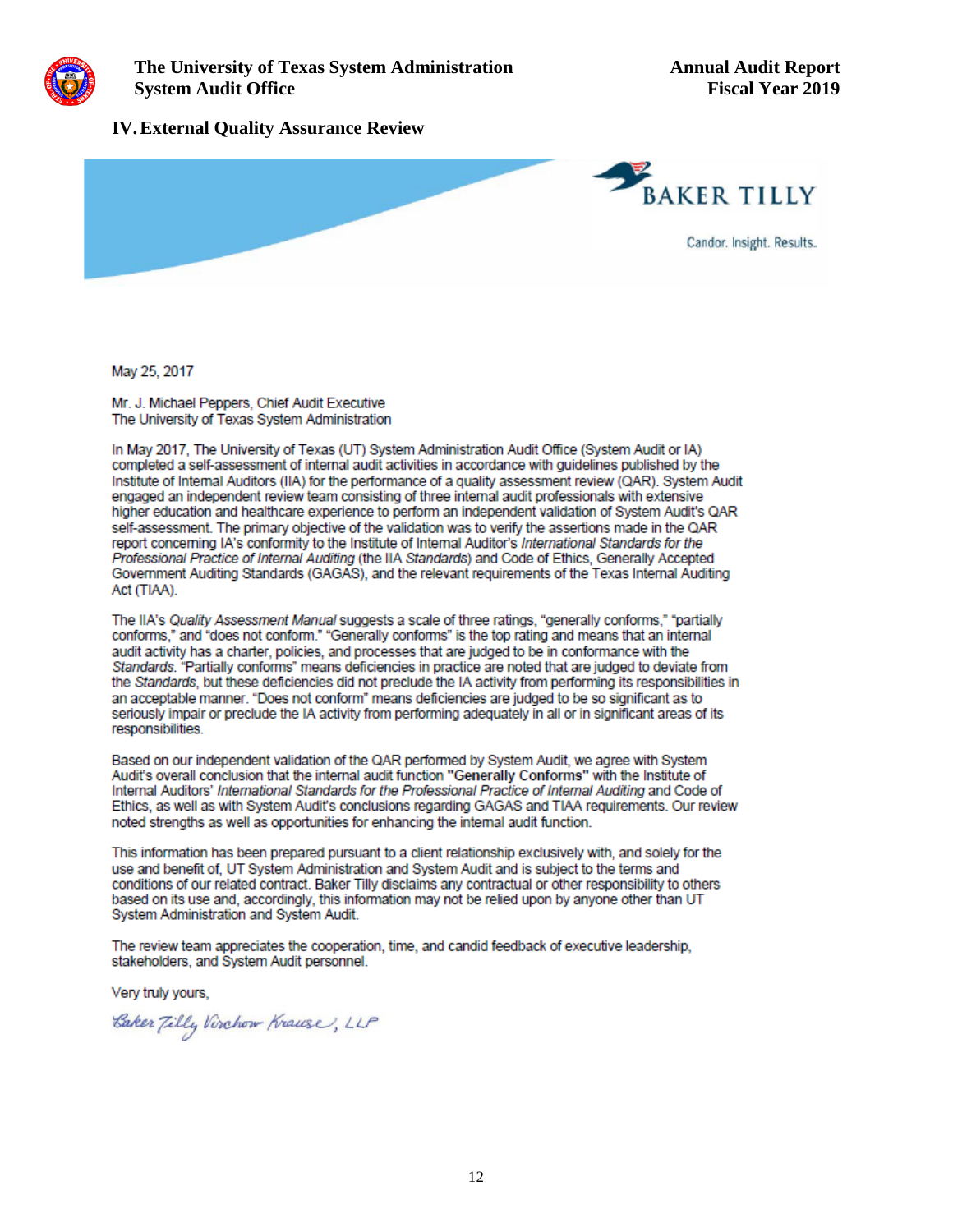

### **V. Internal Audit Plan for Fiscal Year 2020**

|                                                                                     |               | $%$ of       |                                                                                                                                                                         |
|-------------------------------------------------------------------------------------|---------------|--------------|-------------------------------------------------------------------------------------------------------------------------------------------------------------------------|
| FY 2020 Audit Plan                                                                  | <b>Budget</b> | <b>Total</b> | <b>General Objective/Description</b>                                                                                                                                    |
| <b>Assurance Engagements</b>                                                        |               |              |                                                                                                                                                                         |
| <b>Business Process and Departmental Reviews</b>                                    | 400           |              | Ensure processes and controls are adequate and in place for select departments<br>impacted by the System Administration restructure and reduction in resources.         |
| Employee Onboarding and Offboarding Process Audit                                   | 400           |              | Determine if there are proper processes and controls around onboarding and                                                                                              |
|                                                                                     |               |              | offboarding of System Administration employees related to legal/policy requirements,                                                                                    |
|                                                                                     |               |              | system access, coverage of duties, etc.                                                                                                                                 |
| <b>Account Reconciliation Process Audit</b>                                         | 300           |              | Determine if the new account reconciliation process and system set up in PeopleSoft                                                                                     |
|                                                                                     |               |              | for System Administration is appropriate to adequate monitor reconciliation of                                                                                          |
|                                                                                     |               |              | accounts and segregations of duties.                                                                                                                                    |
| Oil and Gas Audit - TBD Company                                                     | 500           |              | Determine if a selected operator (TBD) has accurately reported and paid oil and gas<br>royalties to University Lands.                                                   |
| Governance and Management of Shared Systems,                                        | 400           |              | Assess the effectiveness and efficiency of governance structures and service delivery                                                                                   |
| Services, and Infrastructure Audit                                                  |               |              | for shared information systems and technology infrastructure (will be co-sourced).                                                                                      |
| IT Asset Management Audit (TAC 202)                                                 | 300           |              | Determine if there are adequate processes/controls surrounding the management of                                                                                        |
|                                                                                     |               |              | information technology assets, including both hardware and software, and if they<br>comply with TAC 202 information security control standards.                         |
| Database Applications Audit                                                         | 250           |              | Assess controls protecting information resources stored and processed by database                                                                                       |
|                                                                                     |               |              | applications developed and managed by System Administration.                                                                                                            |
| Group Purchasing Organization (GPO) Accreditation                                   | 200           |              | Determine if controls, as reported by GPO accreditation applicant, meet standards                                                                                       |
| Applications Review and Control Validation                                          |               |              | and are functioning as represented for a sample GPO.                                                                                                                    |
| <b>Assurance Engagements Subtotal</b>                                               | 2750          | 17.5%        |                                                                                                                                                                         |
| <b>Advisory and Consulting Engagements</b>                                          |               |              |                                                                                                                                                                         |
| Security Assessments Action Plans Monitoring                                        | 75            |              | Monitor the implementation of action plans resulting from the Security Assessments.                                                                                     |
| Benefitfocus® Consulting                                                            | 50            |              | Assist the Office of Employee Benefits on implementation of Benefitfocus®, their                                                                                        |
|                                                                                     |               |              | benefits replacement system.                                                                                                                                            |
| UT Health Intelligence Platform (HIP) Consulting                                    | 75            |              | Participate in project meetings, etc. related to the development of UT-HIP.                                                                                             |
| <b>Construction Consulting</b>                                                      | 100           |              | Obtain co-source assistance to provide guidance on the appropriate processes and<br>controls to manage major capital construction projects in the new office structure. |
| Enterprise Risk Management Consulting                                               | 100           |              | Assist Compliance with development of an ERM process for UT System.                                                                                                     |
| <b>UTIMCO Risk Information Consulting</b>                                           | 400           |              | Review the information provided to the UTIMCO Risk Committee and the                                                                                                    |
|                                                                                     |               |              | monitoring activities surrounding it based on agreed upon procedures with<br>management.                                                                                |
| UTIMCO Meetings and Oversight Activities                                            | 50            |              | Attend UTIMCO Board of Directors, Committee, and other oversight meetings.                                                                                              |
| General Audit Assistance to System Administration                                   | 300           |              | Provide general assistance and support to System Administration departments and<br>response to management requests.                                                     |
| System Administration Committees and Councils                                       | 200           |              | Participate on System Administration Committees and Councils, including UT Share                                                                                        |
|                                                                                     |               |              | Operating and Executive Committees.                                                                                                                                     |
| <b>Advisory and Consulting Engagements Subtotal</b>                                 | 1350          | 8.6%         |                                                                                                                                                                         |
| <b>Required Engagements</b>                                                         |               |              |                                                                                                                                                                         |
| Chief Administrator and Executive Travel and                                        | 1400          |              | Determine if travel and entertainment expenses are appropriate, accurate, and in                                                                                        |
| Entertainment Expense Audits, including UTIMCO                                      |               |              | compliance with applicable policies for Chief Administrators and executives.                                                                                            |
| Benefits Proportionality Audit & Guidance to the                                    | 75            |              | Audit of the processes surrounding the calculation of proportional benefits at System                                                                                   |
| Institutions                                                                        |               |              | Administration.                                                                                                                                                         |
| UT System Administration & Consolidated Financial                                   | 250           |              | Assist the external auditor on the System Administration and Consolidated FY 2019                                                                                       |
| Audit Assistance, including Guidance to Institutions<br>NCAA Agreed-Upon Procedures | 1250          |              | financial statements audit. Provide guidance and coordination to institutions.<br>Perform procedures on revenues/expenses of athletics at UTA, UTEP, UTRGV, and         |
|                                                                                     |               |              | UTSA.                                                                                                                                                                   |
| <b>Required Engagements Subtotal</b>                                                | 2975          | 18.9%        |                                                                                                                                                                         |
| <b>Investigations</b>                                                               |               |              |                                                                                                                                                                         |
| <b>Investigations Reserve</b>                                                       | 400           |              | Reserve for investigations that may arise.                                                                                                                              |
| <b>Investigations Subtotal</b>                                                      | 400           | 2.5%         |                                                                                                                                                                         |
| <b>Reserve</b>                                                                      |               |              | Assist management in addressing unexpected issues.                                                                                                                      |
| <b>TBD Special Requests</b><br><b>Reserve Subtotal</b>                              | 800<br>800    | 5.1%         |                                                                                                                                                                         |
| <b>Follow-Up</b>                                                                    |               |              |                                                                                                                                                                         |
| System Audit Follow Up Procedures                                                   | 300           |              | Follow-up on open recommendations from previous audits conducted by System                                                                                              |
|                                                                                     |               |              | Audit.                                                                                                                                                                  |
| <b>Follow-Up Subtotal</b>                                                           | 300           | 1.9%         |                                                                                                                                                                         |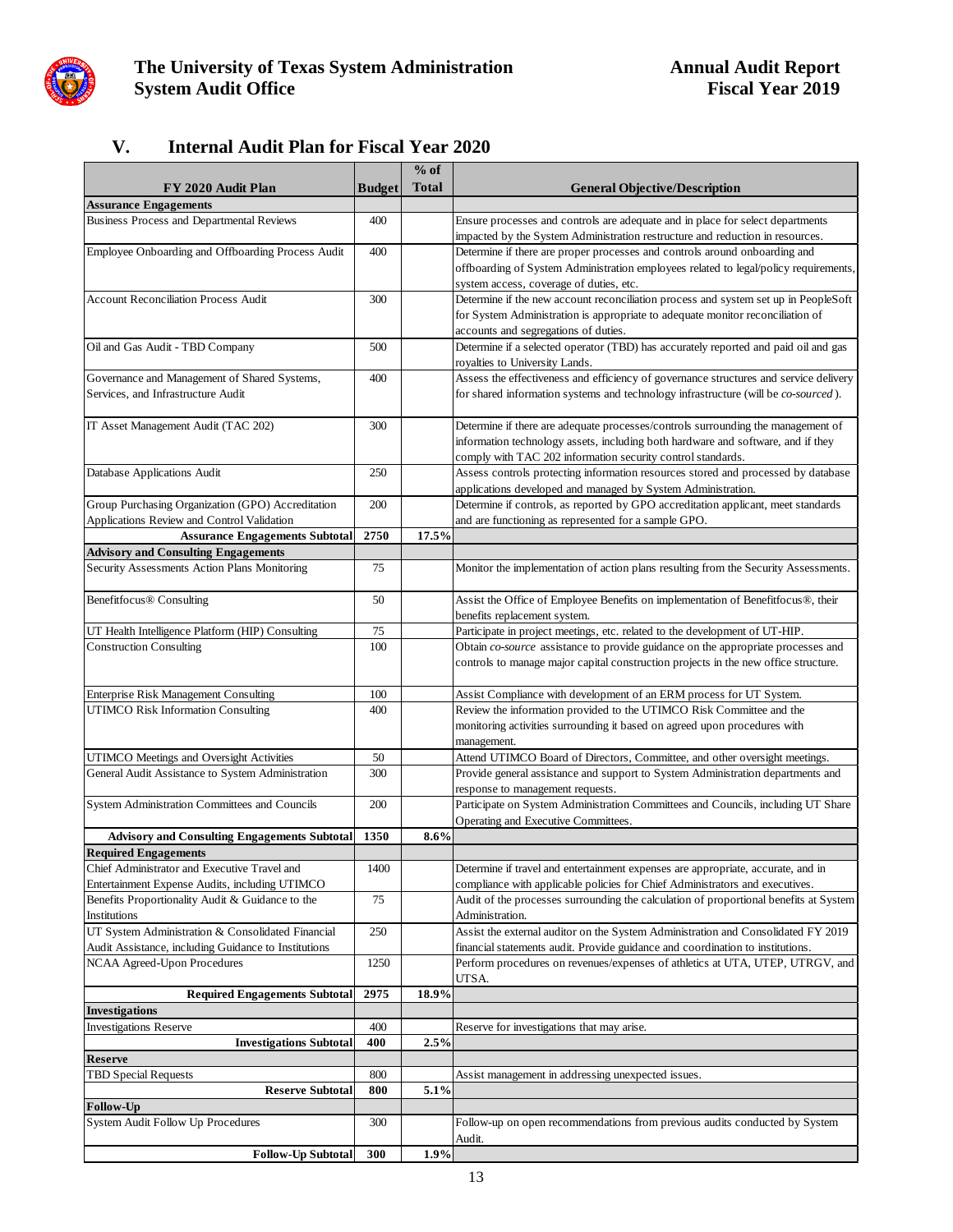

|                                                         |               | $%$ of       |                                                                                          |
|---------------------------------------------------------|---------------|--------------|------------------------------------------------------------------------------------------|
| FY 2020 Audit Plan                                      | <b>Budget</b> | <b>Total</b> | <b>General Objective/Description</b>                                                     |
| <b>Development - Operations</b>                         |               |              |                                                                                          |
| Audit, Compliance, and Risk Management Committee        | 400           |              | Prepare for and attend ACRMC and Board of Regents meetings. May also include             |
| (ACRMC) and Board of Regents                            |               |              | other reports for and requests from Regents.                                             |
| UT System Administration Internal Audit Committee       | 400           |              | Prepare for and attend System Administration Internal Audit Committee meetings.          |
| System Audit Office & Systemwide Annual Risk            | 500           |              | Develop the System Audit Office's annual audit plan. Prepare the Systemwide annual       |
| Assessment and Audit Plan                               |               |              | audit plan and analyze Systemwide risk, audit, and issue trends.                         |
| Systemwide Internal Audit Council                       | 500           |              | Hold Internal Audit Council meetings, including efforts on Internal Audit strategic      |
|                                                         |               |              | activities, communication and education among the Chief Audit Executives and             |
|                                                         |               |              | senior staff.                                                                            |
| Assistance to Institutions                              | 1000          |              | Provide oversight, guidance, and assistance to the internal audit Systemwide.            |
| <b>Internal Audit Strategy</b>                          | 50            |              | Develop internal audit strategy - System Audit and Systemwide, including operations      |
|                                                         |               |              | reporting.                                                                               |
| Data Analytics                                          | 800           |              | Provide data analytics technical operations, script development, guidance, and           |
|                                                         |               |              | support.                                                                                 |
| <b>Tracking Systems</b>                                 | 550           |              | Track, summarize, and report on audit reports, fraud/investigation activities, audit     |
|                                                         |               |              | findings, etc. Systemwide                                                                |
| <b>System Audit Quality Assurance Activities</b>        | 150           |              | Conduct internal quality assurance activities, including quality related enhancements    |
|                                                         |               |              | to System Audit Office's processes and implementation of recommendations from            |
|                                                         |               |              | External Quality Assessment (EQA).                                                       |
| <b>External Reporting and Requests</b>                  | 100           |              | Prepare State Auditor's Office (SAO) annual report and other SAO/external agency         |
|                                                         |               |              | reporting requests. Includes TEC 51.9337 Compliance work.                                |
| Systemwide TeamMate Administration Process and          | 450           |              | Support the Systemwide administration of the audit management software.                  |
| Support, Website Management                             |               |              | Manage/update websites.                                                                  |
| Management of the Internal Audit Activity               | 400           |              | Manage the System Audit Office's internal audit activities such as prioritization and    |
|                                                         |               |              | status updates of engagements.                                                           |
| <b>Development - Operations Subtotal</b>                | 5300          | 33.7%        |                                                                                          |
| <b>Development - Initiatives and Education</b>          |               |              |                                                                                          |
| Systemwide Initiative - Auditor IT Skill Development    | 150           |              | Systemwide Initiative to develop IT audit capabilities in all auditors with facilitation |
|                                                         |               |              | by Postlethwaite & Netterville.                                                          |
| Systemwide Initiative - Advisory Services               | 100           |              | Systemwide Initiative to add more value through Advisory, Risk Based, and                |
|                                                         |               |              | Consulting services.                                                                     |
| Quality Program and Metrics Implementation              | 300           |              | Strengthen leading practice and standards use with quality program implementation.       |
| Resource Capabilities and Knowledge/Resource            | 300           |              | Expand resources and capabilities of auditors and facilitate knowledge/resource          |
| Management                                              |               |              | management development.                                                                  |
| <b>Internal Audit Staff Training</b>                    | 900           |              | Attend Continued Professional Education training.                                        |
| Professional Organizations and Associations             | 100           |              | Participate in professional organizations.                                               |
| <b>Development - Initiatives and Education Subtotal</b> | 1850          | 11.8%        |                                                                                          |
| <b>Total Budgeted Hours</b>                             | 15725         | 100.0%       |                                                                                          |

# *Risk Assessment/Methodology Used to Develop FY 2020 Annual Audit Plan & High Risks Not Included*

The Audit Plan outlines the internal audit activities that will be performed by the System Audit Office during FY 2020 in accordance with responsibilities established by UT System, the TIAA, the IIA *Standards*, and GAGAS. The plan is prepared using a risk-based approach to ensure that areas and activities with the greatest risk are identified for consideration to be audited. The Audit Plan includes audit work, which is included in the Assurance, Advisory and Consulting, Required, Investigations, and Follow-up sections; Development – Operations (ongoing System Administration and oversight activities); and Development – Initiatives & Education (developmental initiatives that may be employed over multiple years). The Audit Plan was approved by the UT System Administration Internal Audit Committee on 6/6/19 and by the UT System Board of Regents' Audit, Compliance, and Risk Management Committee on 8/14/19 as part of the Systemwide Audit Plan.

The System Audit Office's risk assessment approach was accomplished by evaluating important strategic initiatives and operational objectives that were previously defined for each of the System Administration offices. Meetings were held with department heads, members of executive management, and other risk collaborators to review the activities, associated risks, and potential audits and consulting projects. Risks were ranked, based on probability and impact ratings as well as past audit coverage and other interrelated risks. Engagements were identified to address the highest risks. In addition, the FY 2020 Audit Plan includes other required engagements and reserve time for unanticipated items.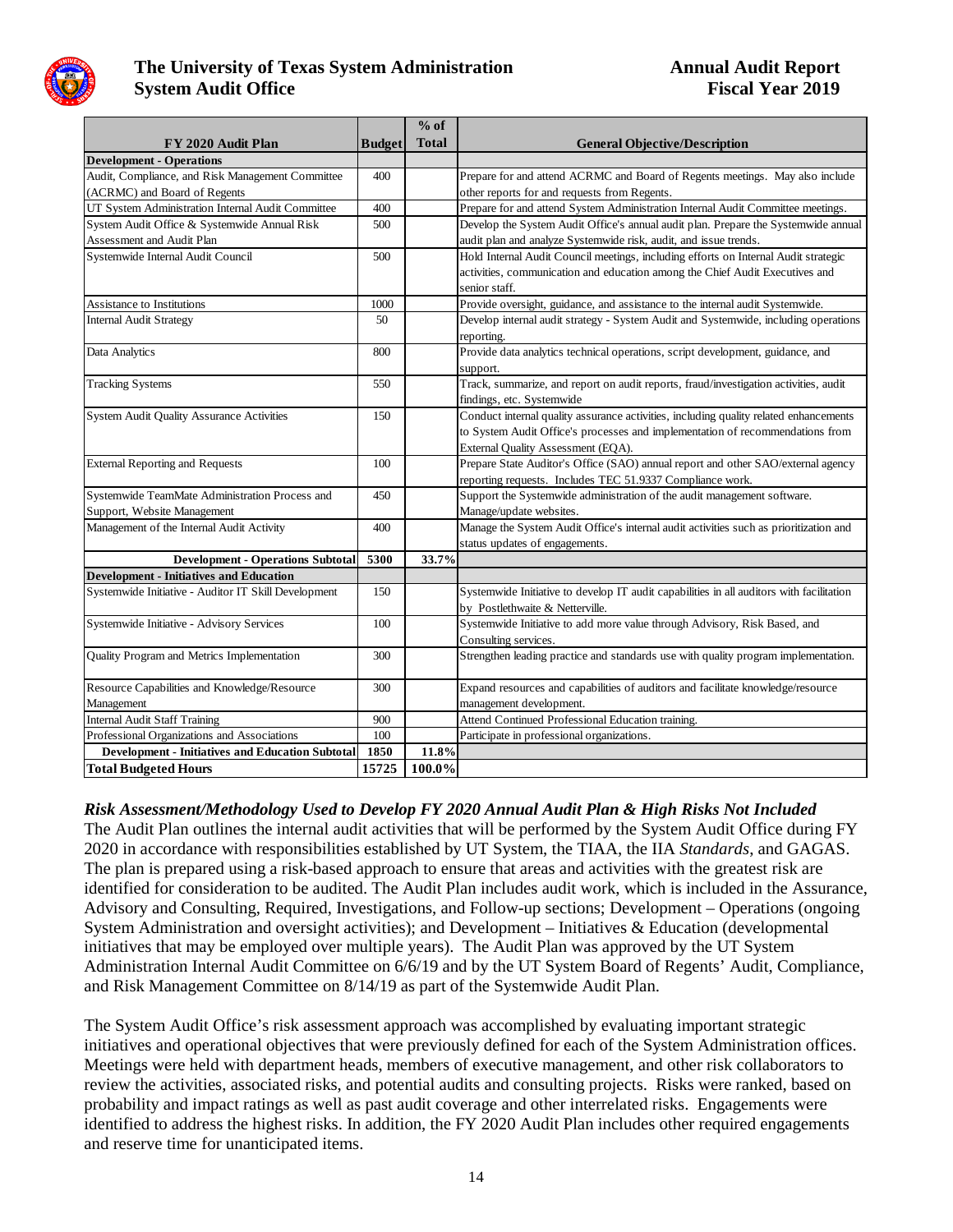

As in past years, additional focus was placed on IT risk through collaboration with IT and Information Security leadership to identify and agree upon critical services and functions that could have a significant impact on business objectives. This included specific IT risks related to Title 1, Texas Administrative Code (TAC), Chapter 202, Information Security Standards. An audit of TAC 202 compliance in the area of IT Asset Management is planned for FY 2020. In addition, the FY 2020 plan includes hours to monitor actions planned to address results from the network assessment and incident response project commissioned by the Information Security Office.

An audit of benefits proportionality for appropriation years 2018-2019 is on the FY 2020 Audit Plan. An audit of the contracts monitoring process at System Administration was completed in FY 2019 and follow-up procedures to determine implementation of recommendations will be conducted in FY 2020. Additionally, the State Auditor's Office conducted an audit of contracts at UT System Administration in FY2019. The FY 2020 Audit Plan does not include an internal audit related to expenditure transfers, capital budget controls, or other limitation or restriction in the General Appropriations Act; however, these areas may be reviewed as part of the external financial audit.

Additional critical/high risks that were identified but not part of the Audit Plan, were in the general areas of governance, finance, and auxiliary services. While related engagements are not part of the FY 2020 Annual Audit Plan, there are other mitigating activities that address the objectives at risk.

### **VI.External Audit Services Procured in FY 2019**

The University of Texas System contracted with Deloitte & Touché, LLP (Deloitte) to perform an independent audit of the FY 2018 UT System financial statements (including stand-alone audits at some of the institutions) and an independent audit of the FY 2018 financial statements of The University of Texas Investment Management Company (UTIMCO) Corporation, the Permanent University Fund, the General Endowment Fund, the Permanent Health Fund, the Long Term Fund, and the Intermediate Term Fund (collectively, the Funds). Also, Deloitte performed interim work for the audit of the UT System and Funds' FY 2019 financial statements.

In addition, UT System contracted with Deloitte to complete audits of Cancer Prevention Research Institute of Texas (CPRIT) grants at select UT institutions to conclude on the Schedule of Expenditures of State Awards for the CPRIT program and compliance over CPRIT programs (scope of FY 2018 grant activity). Other UT institutions may separately contract with other vendors to perform agreed upon procedures.

The University of Texas System Administration contracted with Wolcott and Associates to perform benefit audits for the Office of Employee Benefits of employee and retiree medical and prescription insurance claims and contracted with R.L. Townsend and Associates, to perform ongoing construction billing and final contract review audits for the Office of Facilities, Planning and Construction.

### **VII. Reporting Suspected Fraud and Abuse**

Actions taken to implement the requirements of General Appropriations Act (84<sup>th</sup> Legislature), Article IX, Section 7.09, Fraud Reporting and Texas Government Code, Section 321.022 include:

- SAO fraud reporting link on the bottom right of UT System homepage [\(http://www.utsystem.edu/\)](http://www.utsystem.edu/)
- UT System policy UTS118 pertaining to fraudulent activities, including coordination of investigations and reporting of suspected fraud

[\(https://www.utsystem.edu/sites/policy-library/policies/uts-118-dishonest-or-fraudulent-activities\)](https://www.utsystem.edu/sites/policy-library/policies/uts-118-dishonest-or-fraudulent-activities) UT System Hotline, which provides employees a way to report instances of suspected wrongdoing [\(http://www.utsystem.edu/offices/systemwide-compliance/hotline\)](http://www.utsystem.edu/offices/systemwide-compliance/hotline), including a link to report suspected fraud, waste, and abuse involving state funds to the SAO [\(https://sao.fraud.texas.gov/\)](https://sao.fraud.texas.gov/)